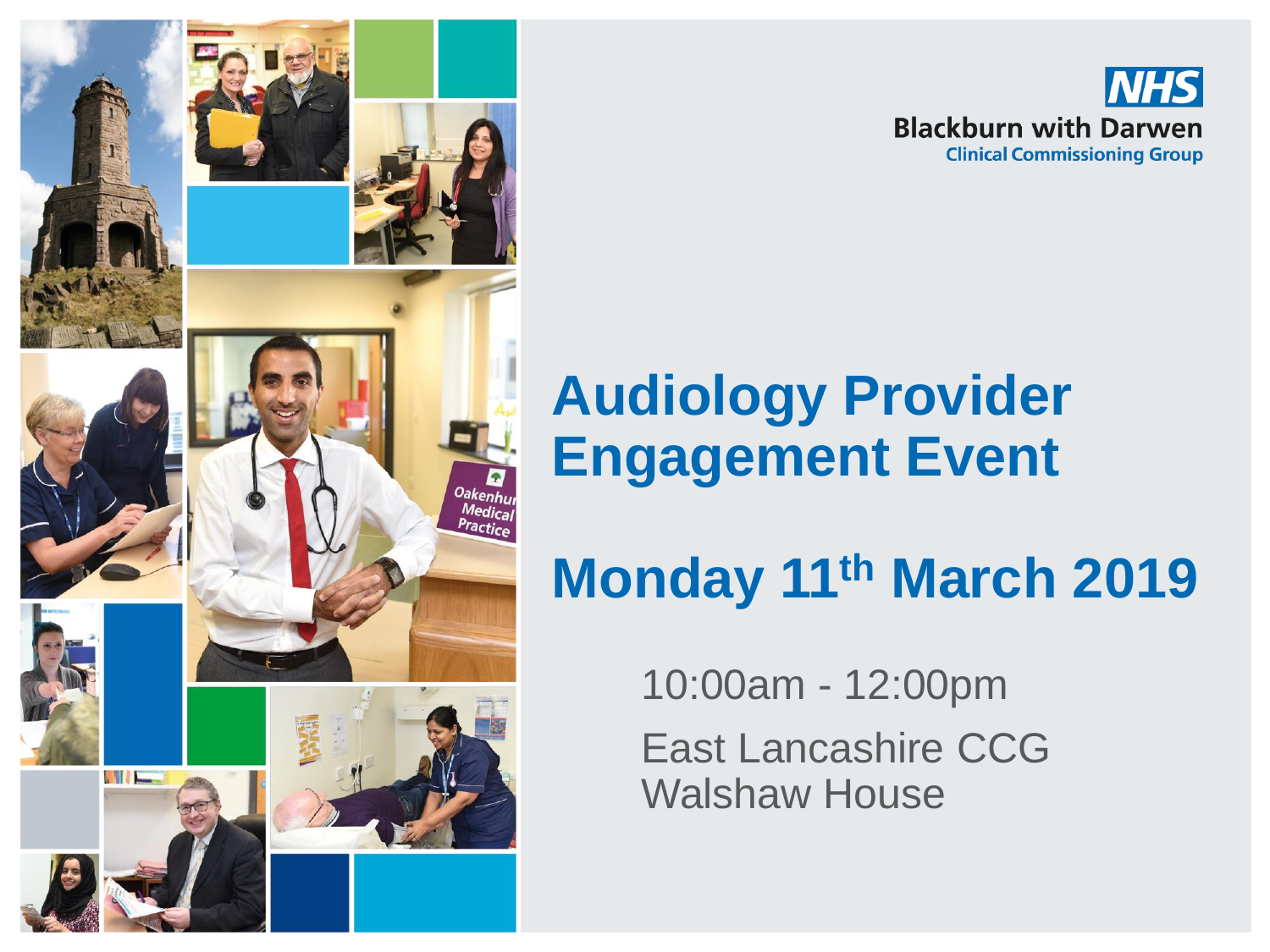### **Audiology Engagement Meeting**

#### **Agenda**

- Welcome and purpose
- Update on current position
- **Patient voice**
- Review
- Vision for future services and tariff
- Proposed timescales and future procurement process
- Provider feedback

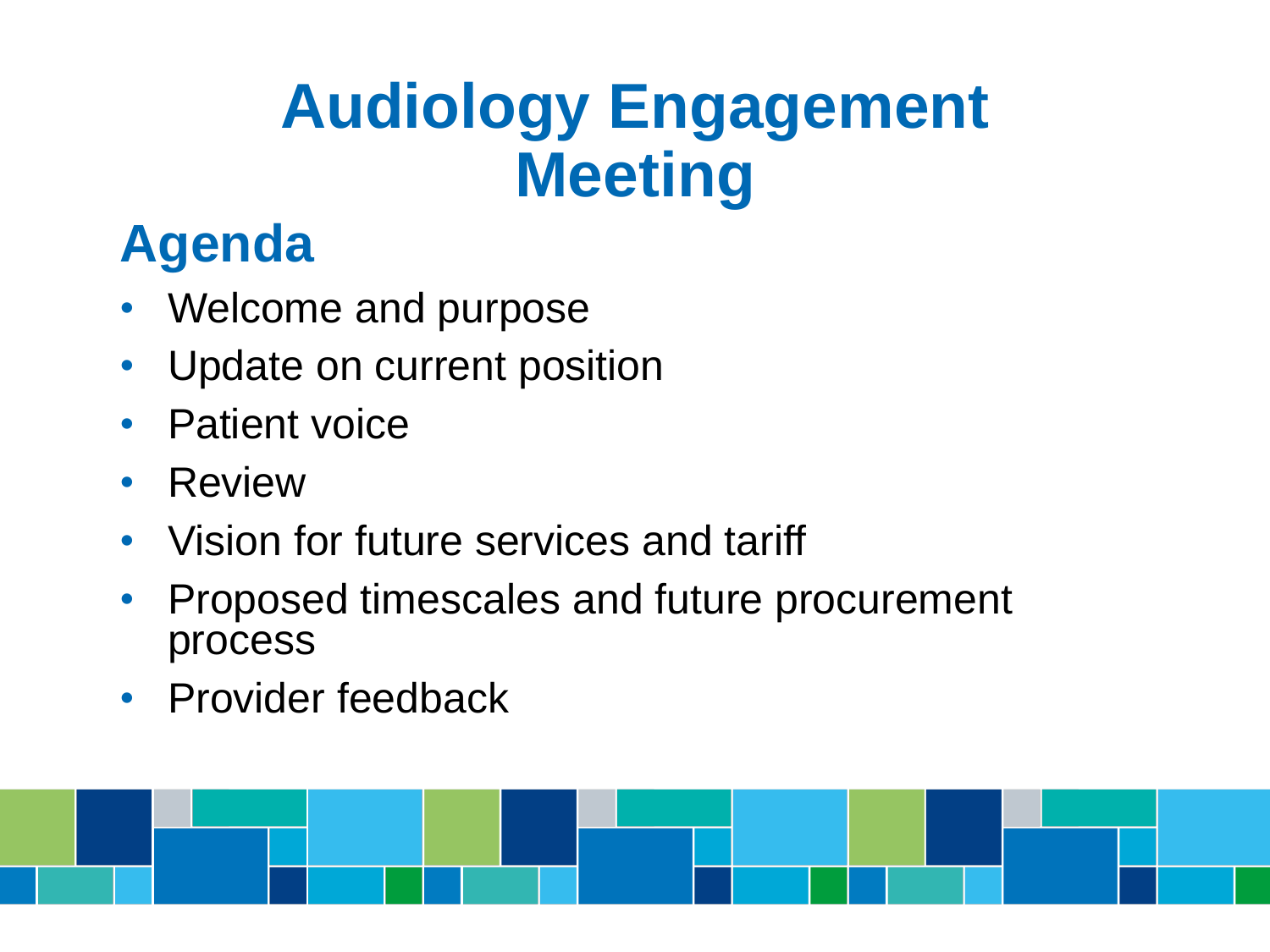#### **Welcome and Purpose**

To update providers on the Adult AQP Audiology Service on procurement process and future intentions.

- Other outcomes:
	- $\triangleright$  Constructively engage with current providers
	- $\triangleright$  Revisit purpose of the new services
	- $\triangleright$  Update on current audiology contractual position
	- $\triangleright$  Share learning and outcomes of review
	- Share future procurement plans and timescales

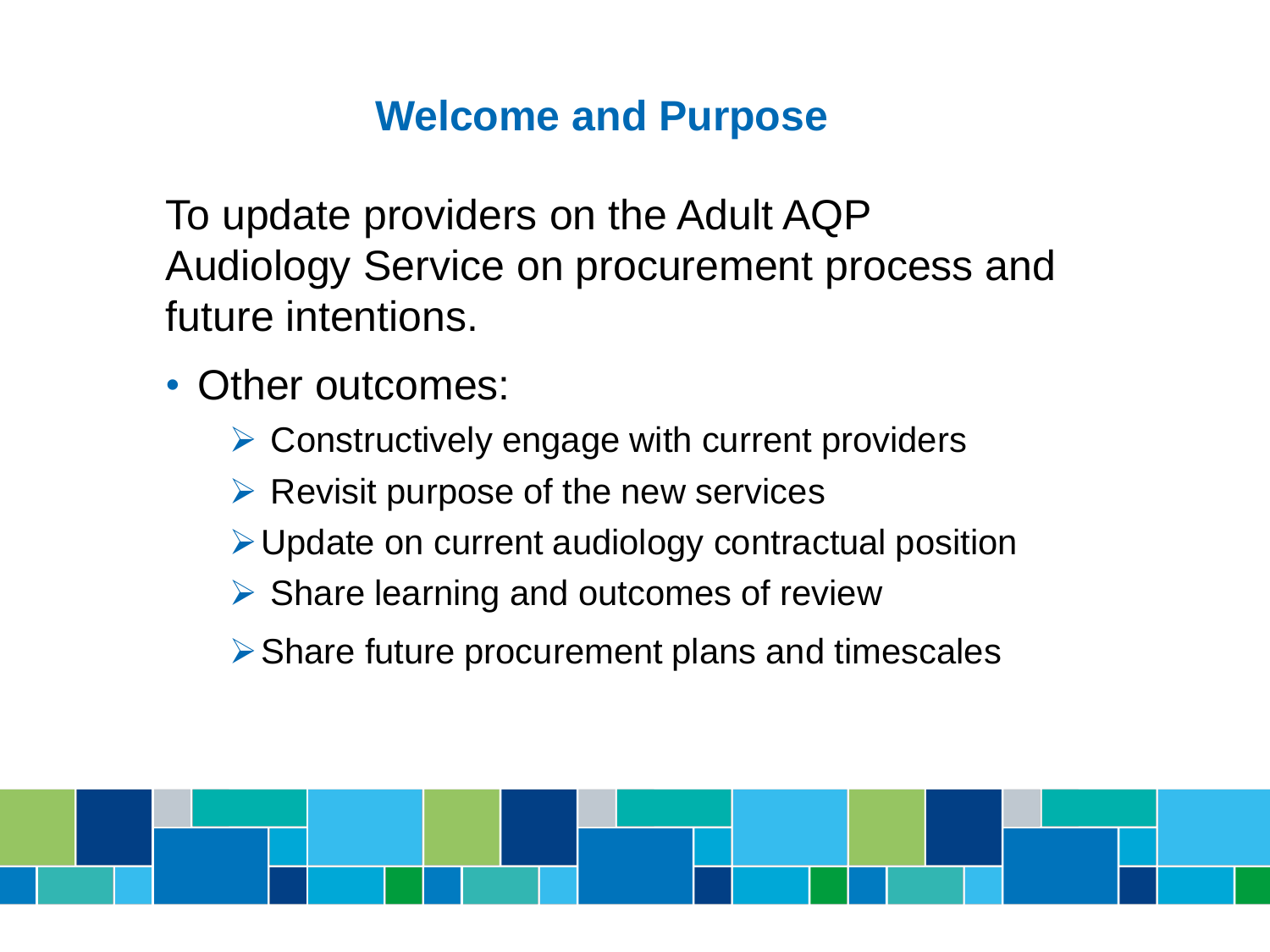

Dr Santosh Davis – Lancashire Audiology Clinical Lead & East Lancashire CCG Integrated Care Lead

- Introduction & Background
- Summary of Lancashire Audiology Review and Work
- Aim for the future services in Lancashire
	- Outcome based
	- Patient focussed
	- Consistent high quality service delivery and access
	- High quality contract management and monitoring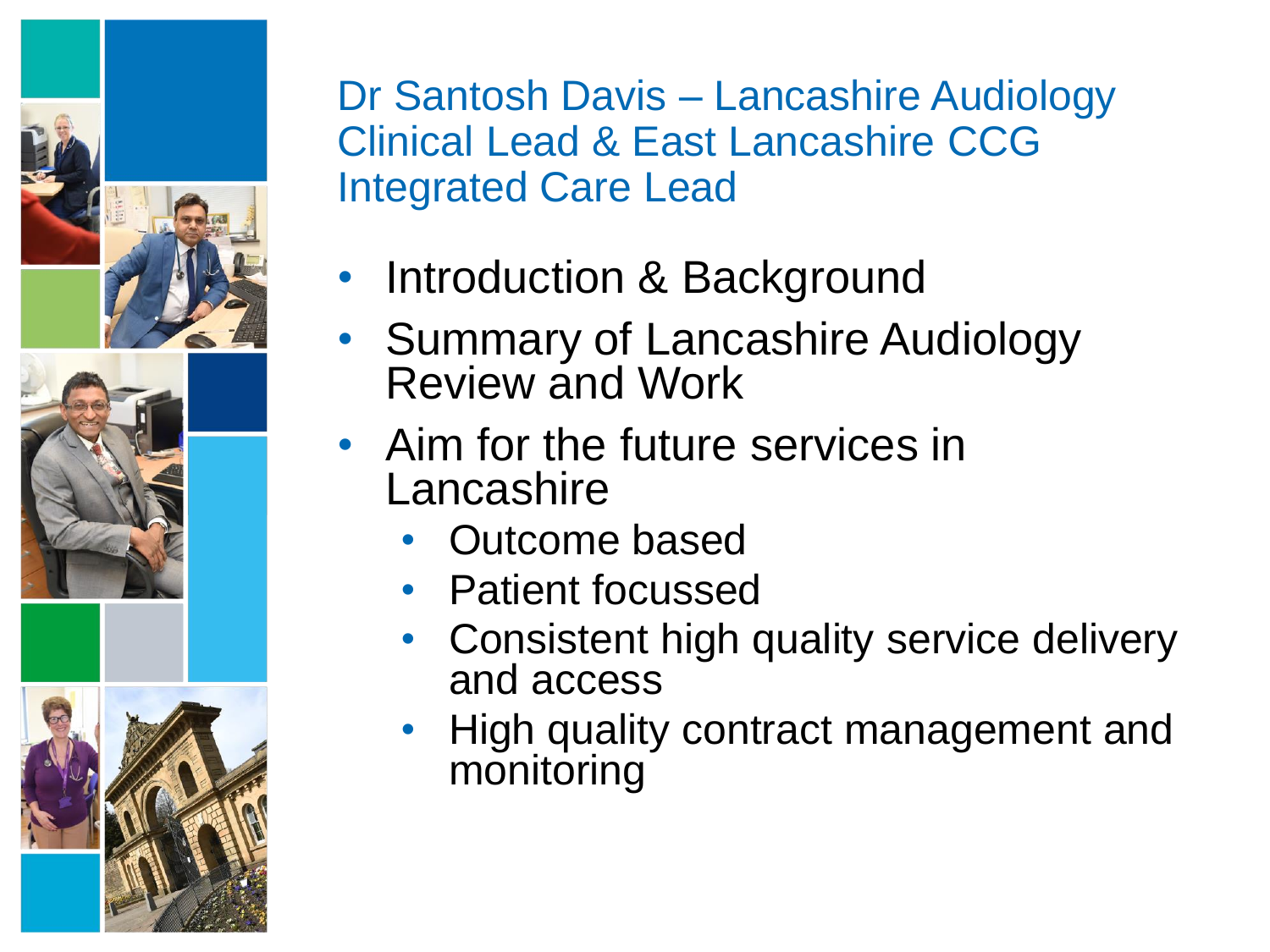

# **Our Vision**

- Achieve the best Lancashire & South Cumbria high quality services to achieve the best outcomes for adult patients with hearing loss.
- Maintaining choice and improving access for patients closer to home.
- Encourage patients to access support for their hearing needs
- Improved patient experience and seamless pathways through greater responsiveness, reduction in waiting times
- Create a service which considers patients holistic needs and provides support for self-care/education.
- Securing a consistent and best value for money service via an outcomes based contract.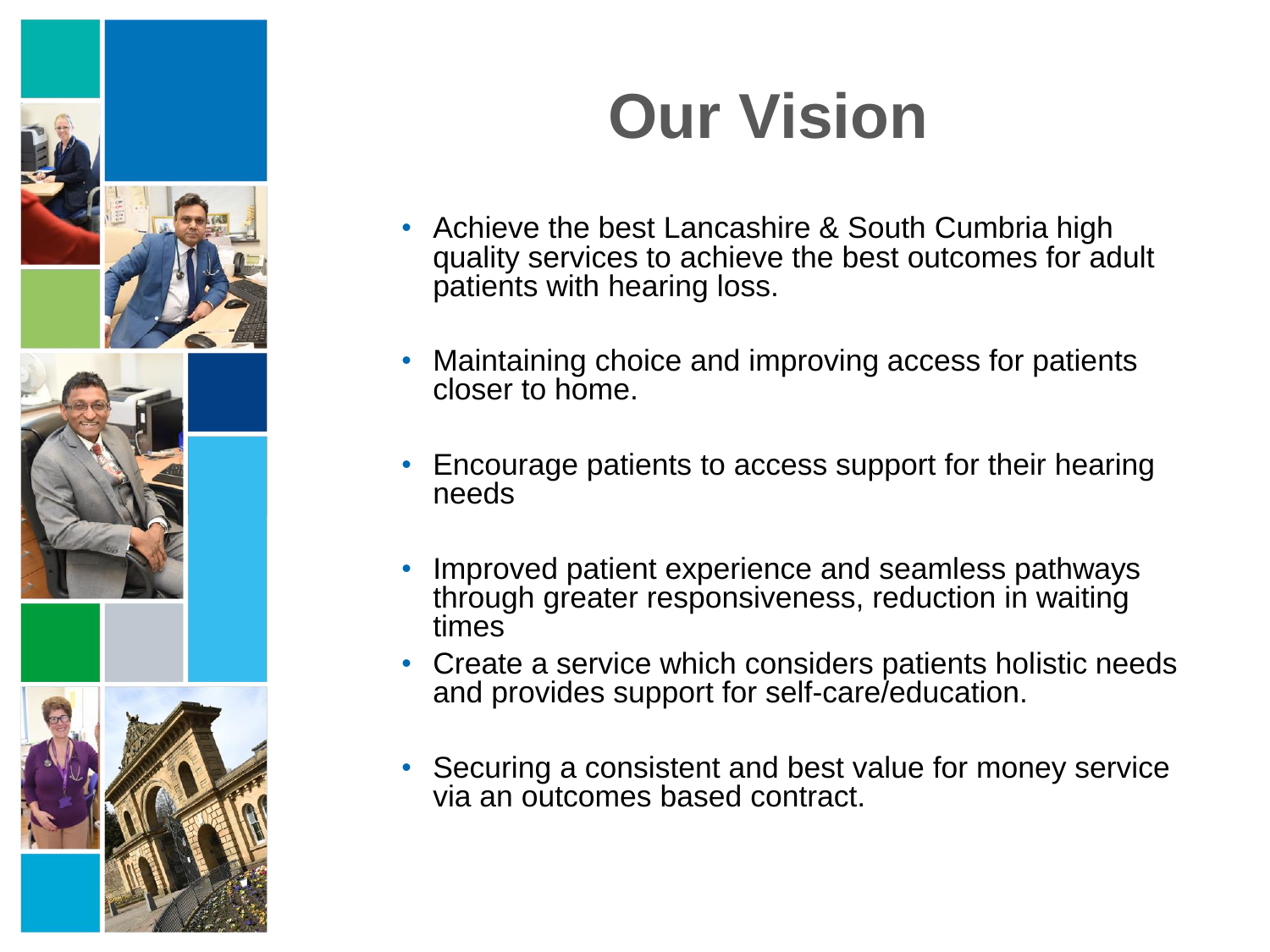# Patient Voice

**The CCG's have continued to listen and engage with patients across Lancashire since May 2017 and we have learnt…..**

- **Improve system and processes**
- **Increase access, workforce and training**
- **Utilise technology to improve hearing quality**
- **You said… we did…**

<https://youtu.be/KpcZxvHplqI>

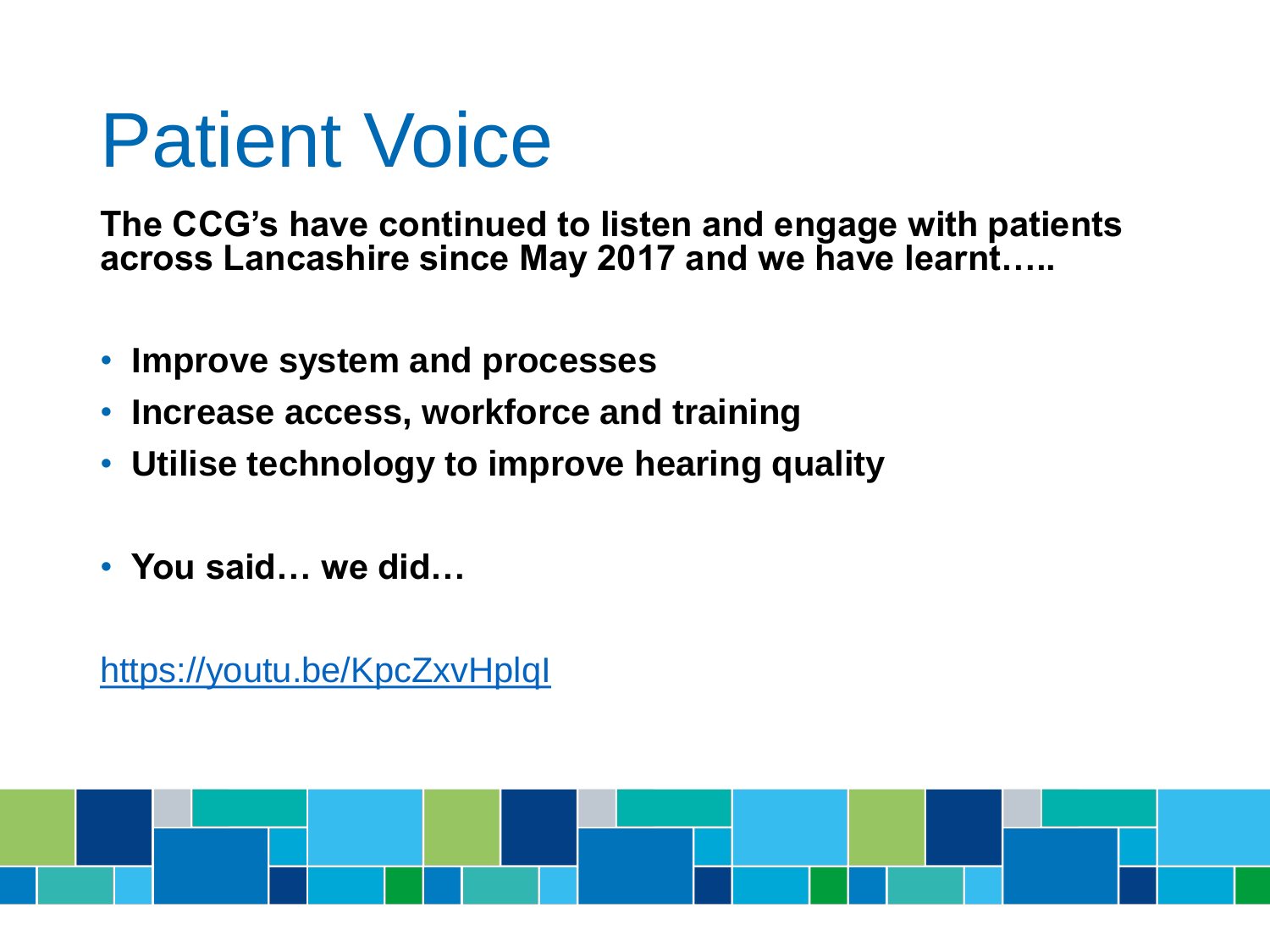#### **Service Specification**

- Lancashire service specification based on national service specification (NHSE doc. 05533)
- Incorporated Lancs CCG requirements, patient/stakeholder feedback

Key features of the specification include:

- Service to provide care to non-complex patients ( 50 years plus) assess, fit and follow up ( annual basis), 6 day locally delivered and accessible service
	- $\triangleright$  Aftercare urgent appointments (on the day)
	- $\triangleright$  Aftercare standard/routine (2-5 days)
- Increase access, reduce waiting times, streamlined patient pathway via GP referral
- Residual wax removal ( micro suction)
- One stop shop assess, fit and supply of 1 or 2 aids, follow up and annual aftercare
- End of 3 year pathway no re-referral to GP if remaining with provider
- **Patient Pack**

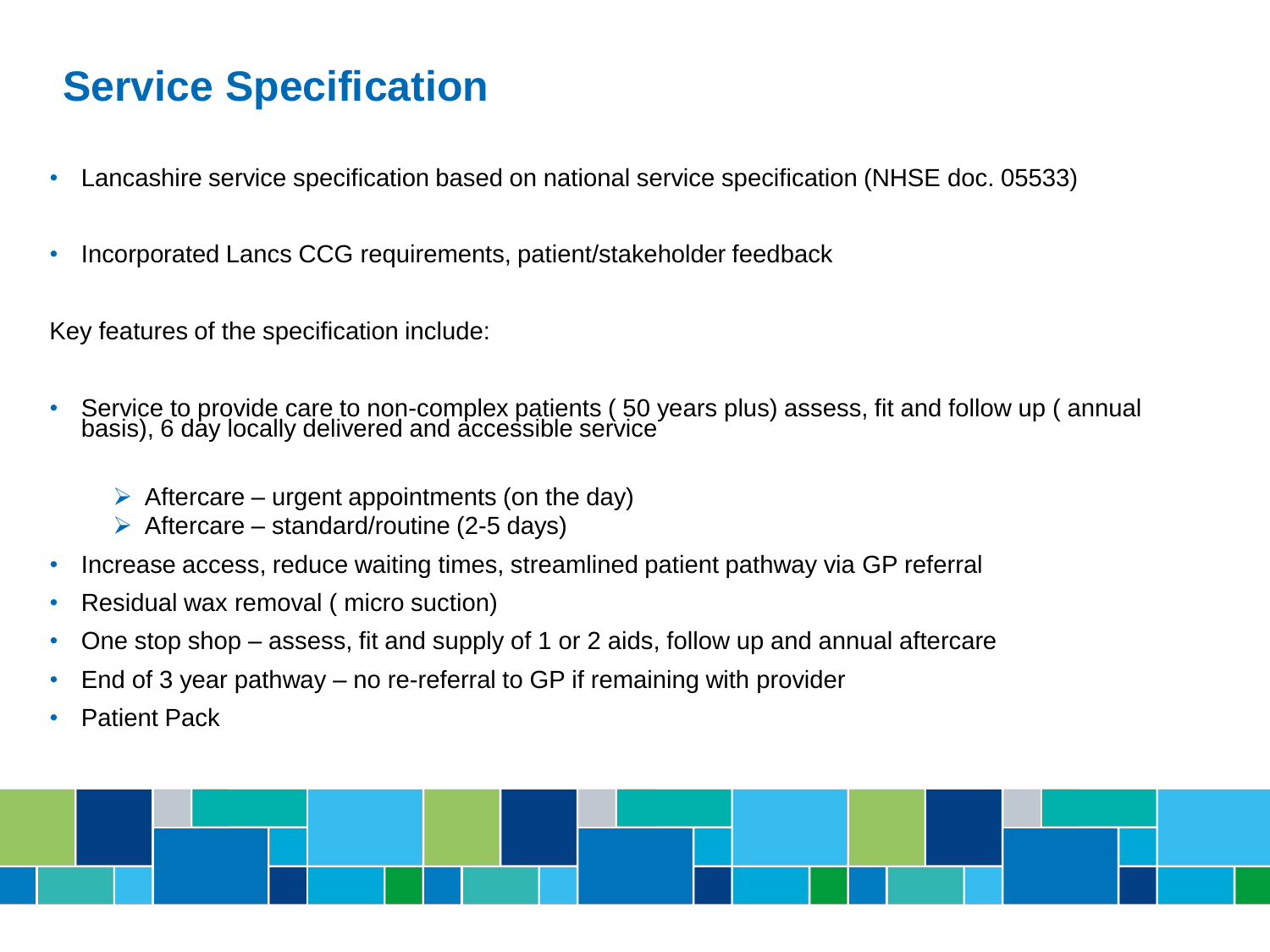





#### **Future Contract Management**

- Contract term 3 years plus an option to extend for further 2 years
- Providers to complete Schedule 4 & 6 to provide activity, outcomes and qualitative information.
- Each CCG within the Pan Lancashire and South Cumbria area will act as a lead commissioner and will be responsible for managing single or multiple contracts.
- Implement consistent monitoring reports for both qualitative and quantitative information and data.
- Each CCG will report and update on their lead contract to a Lancashire Audiology Contract Management Board (ACMB).
- Providers may be invited to attend and present to the ACMB in order to address any questions or queries relating to the delivery of the service.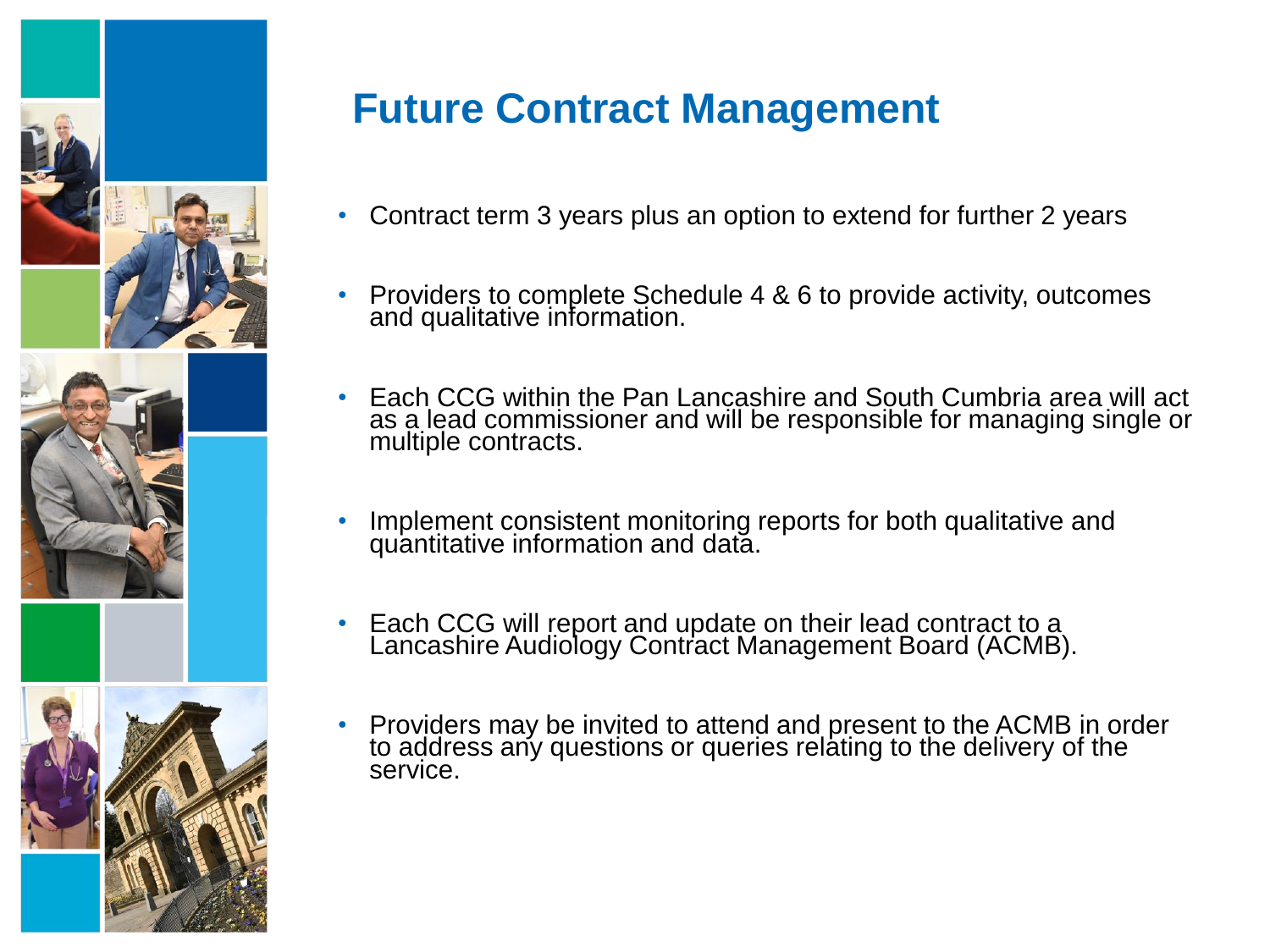







#### **Update on Current Position**

| <b>Timeline</b>                                                       | <b>Actions/Outcomes</b>                                                                                                                                                                                                                                                                           |
|-----------------------------------------------------------------------|---------------------------------------------------------------------------------------------------------------------------------------------------------------------------------------------------------------------------------------------------------------------------------------------------|
| <b>June 2018</b><br>Engagement Event - 11th June 2018<br>$\bullet$    | Complete provider engagement event<br>$\bullet$<br>All CCGs considered feedback                                                                                                                                                                                                                   |
| <b>August 2018</b><br><b>Audiology Appraisal Meeting</b><br>$\bullet$ | Reviewed provider feedback on the below key<br>$\bullet$<br>areas:<br>Type of contract<br>٠<br>Tariff & pricing<br>Lancashire Service Model<br>CCG local requirements<br>Review & revision of Service Specification<br>٠                                                                          |
| October 2018                                                          | Tender live - 1 <sup>st</sup> October<br>$\bullet$<br>Received communications from providers<br>$\bullet$                                                                                                                                                                                         |
| November 2018                                                         | As a consequence of update national guidance it<br>$\bullet$<br>became necessary to revise the service spec<br>Notify all relevant parties<br>$\bullet$<br>Tender extended by a further 5 weeks until 7th<br>December 2019 so no bidders were<br>disadvantaged                                    |
| December 2018                                                         | Notification of a potential concerns with tender<br>$\bullet$<br>Legal advice sought and Senior Management took<br>$\bullet$<br>a decision to pause the procurement                                                                                                                               |
| December 2018 - March 2019                                            | Review conducted based on concerns highlighted<br>$\bullet$<br>to CCG's<br>Request for information to current providers and<br>$\bullet$<br>86 CCG's across England.<br>Request extension of current contracts for 9<br>$\bullet$<br>months<br>Provider Engagement Event - 11 <sup>th</sup> March |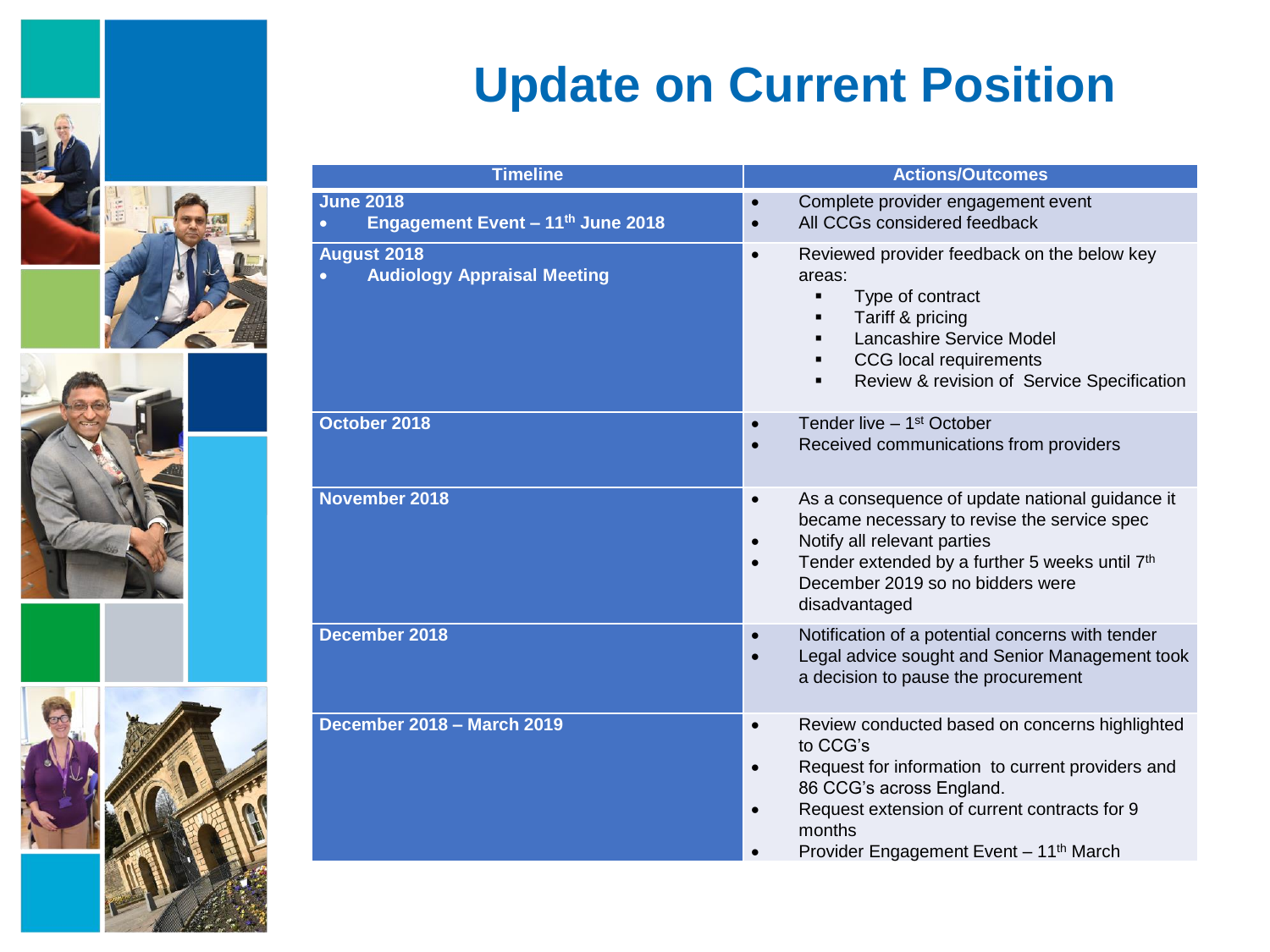#### **Extensive review**

Listened and reviewed concerns raised by providers including the below key areas:

- Communications & engagement
- Benchmarking process
- Proposed service tariff

Lancashire CCG's are fully committed to completing the implementation of new hearing loss services for our patients.

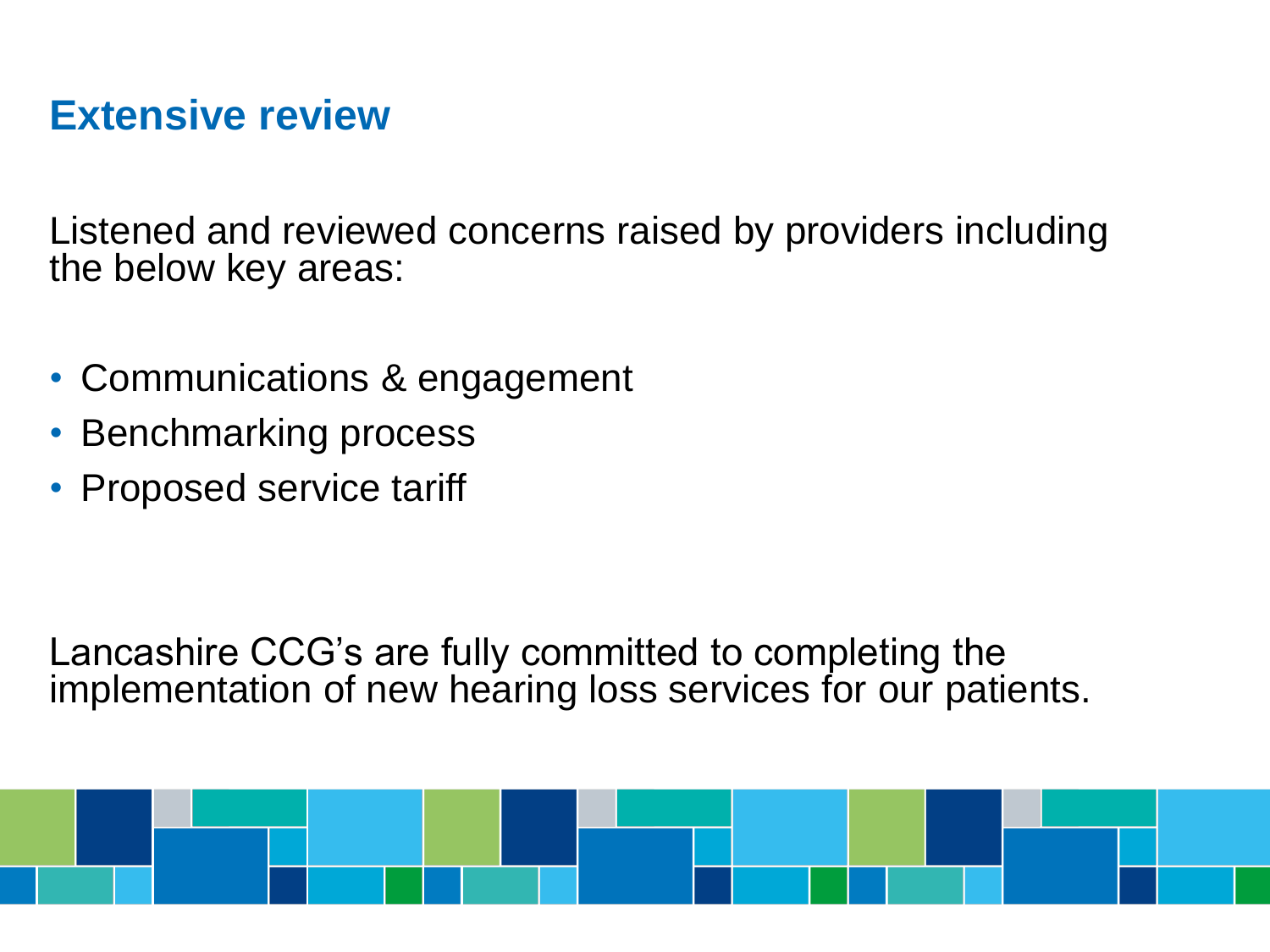





### **Review – Communications & Engagement**

The review included the analysis of audiology service/procurement engagement and communications with a specific focus on compliance against:

- NHS E Planning and Assurance Service Change Guidance, March 2018
- Gunning Principles
- Brown & Bracking Principles

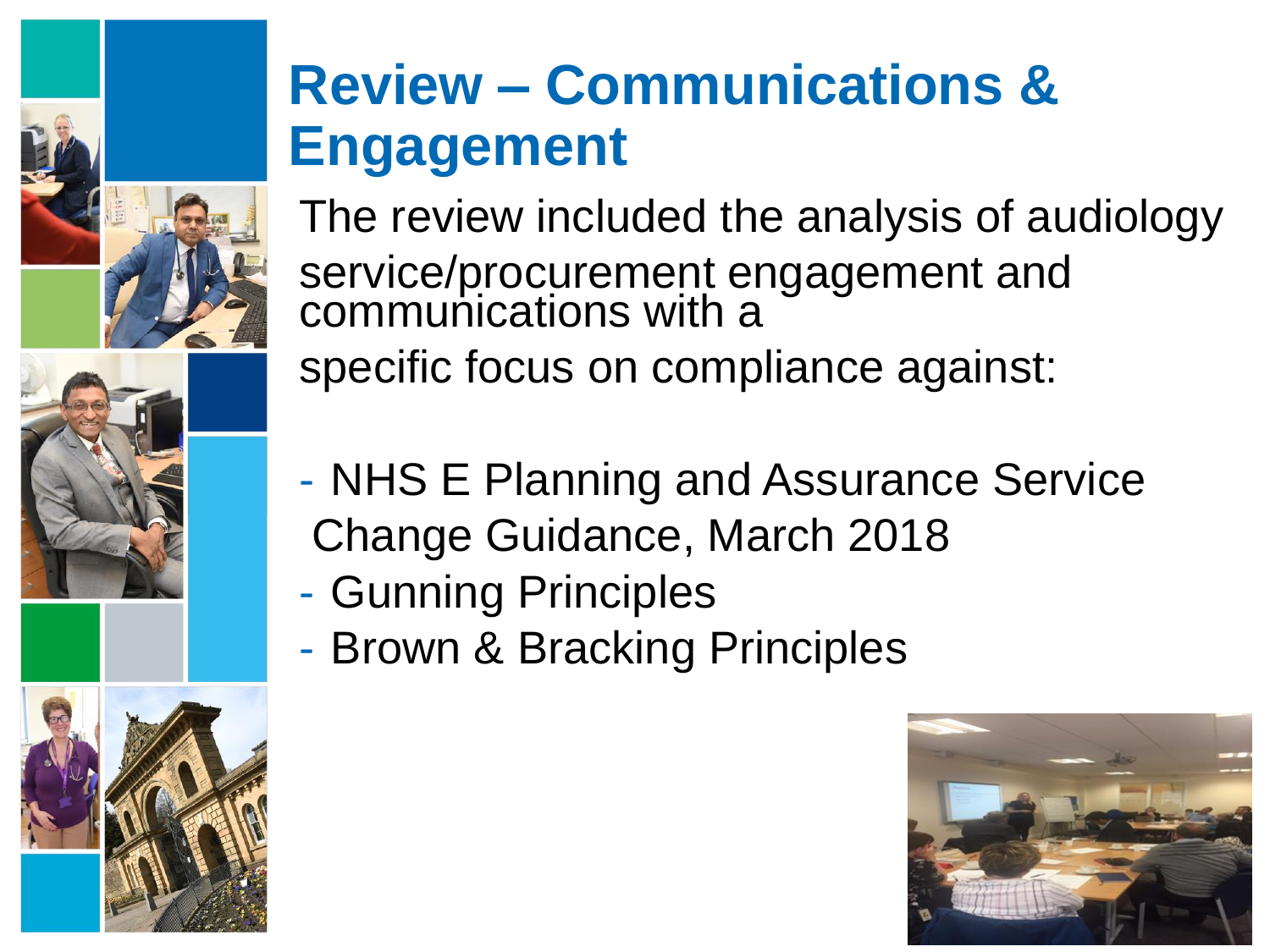





### **Review – Communications & Engagement**

The outcomes & learning has resulted in:

- New communications and engagement plan
- Standard report on previous engagement and communications from patients/carers, clinical and non-clinican's, stakeholders, provider feedback
- Standard reporting mechanism for service review, procurement and communications across all Lancashire CCG's
- Continue with engagement with patients and carers/stakeholders/providers/clinician and nonclinicians/national experts/CCG's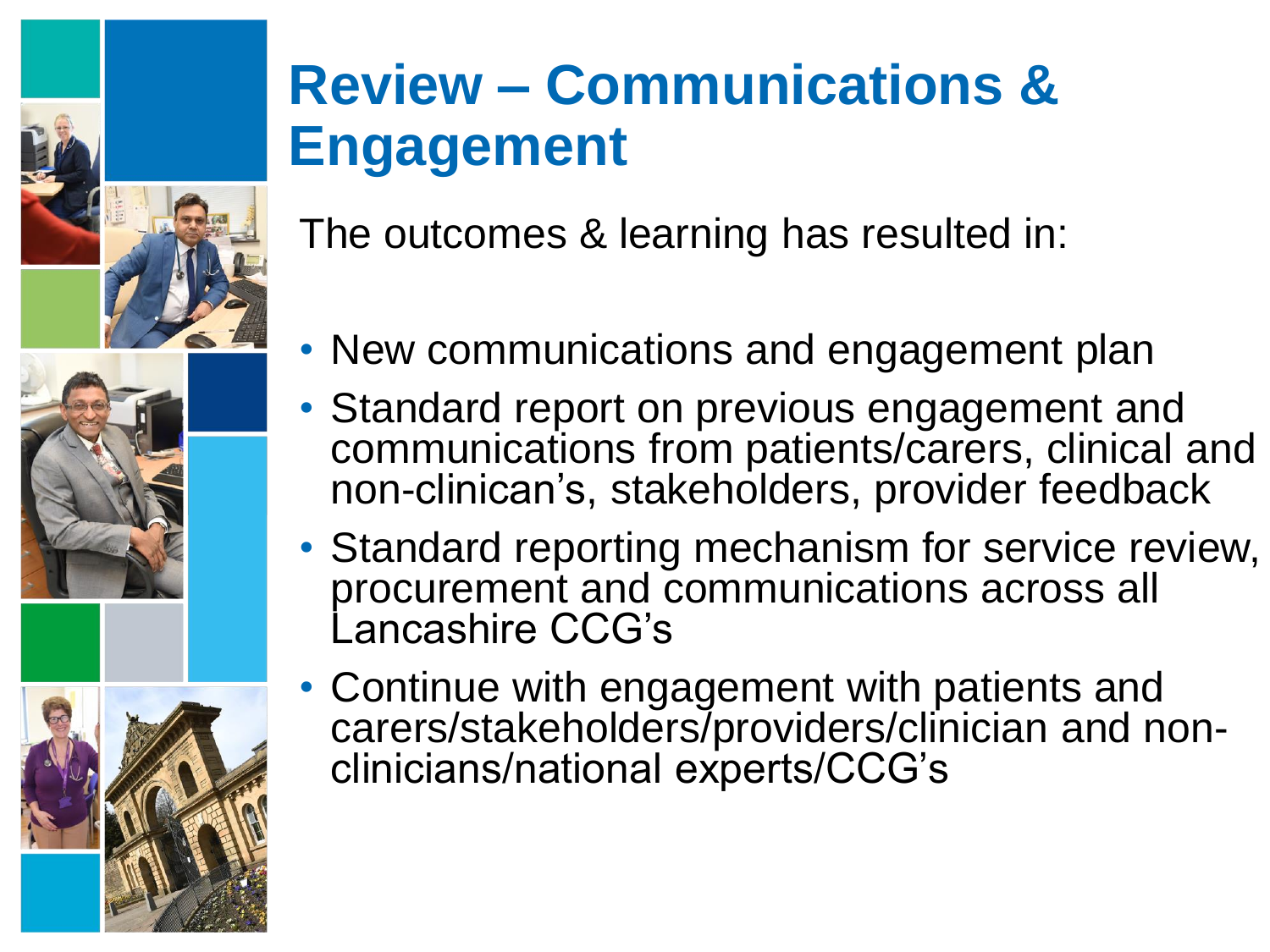





### **Review of Benchmarking Process**

**Background** 

- Initially completed in 2017
- Consulted with 7 CCG's who had recently procured their services.
- Utilised Best Practice/National Guidance for 2017 and 2018/19:
	- NHS England National Audiology Commissioning Framework guidance (for people with hearing loss) ref.05533
	- NHS England/Improvement National Tariff Payment System 2017-2019
	- NHS Choice Framework (April 2016
	- NHS Constitution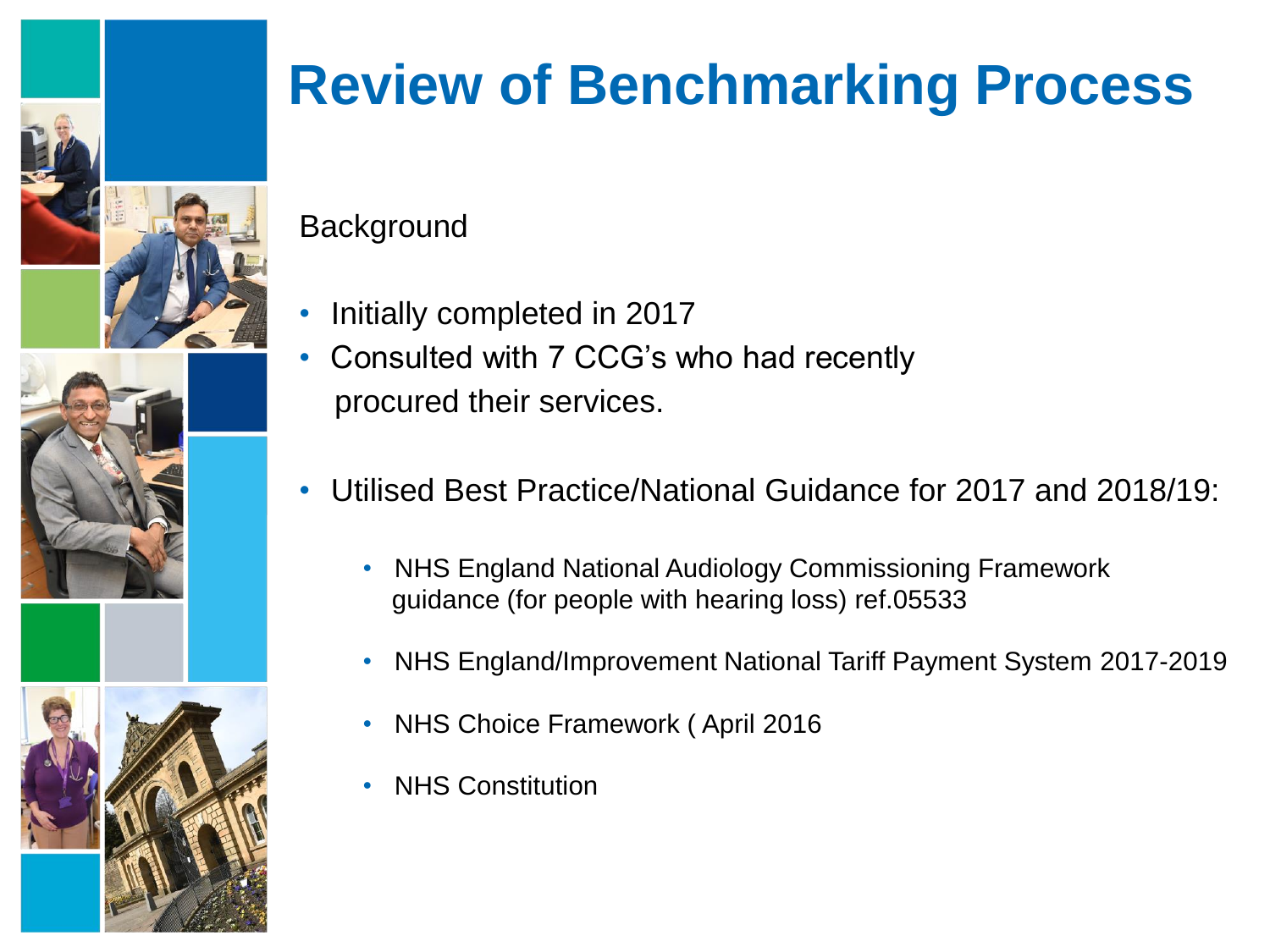





# **Benchmarking - 2019 process**

- Wider consultation included
	- Identified CCGs that have gone through a procurement in the last 4- 5 years
	- Used the top 5 comparators from Right Care model for each of the CCGs across Lancashire
	- Approached 86 CCGs
- 70 responses received
- 54 responses which were AQP tariff based contracts
- Reviewed responses through Lancashire Audiology Leadership Group with clinical and non-clinical representatives
- Patient Reps involved

The benchmarking has focused on 2 key areas: Quality and Price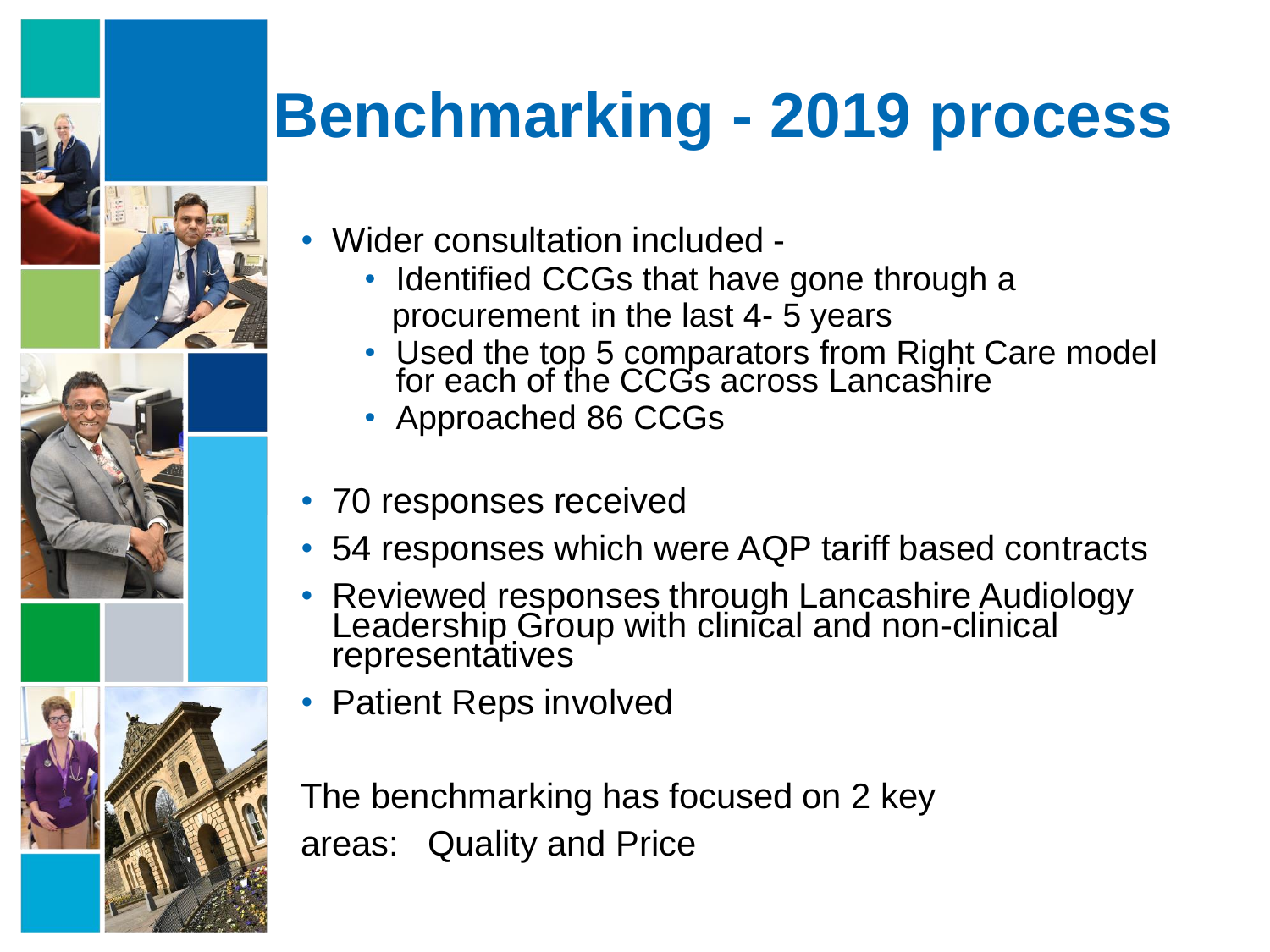



# **Benchmarking - Quality**

- Identified the key elements/changes of the proposed service specification
	- Age 50+
	- 6 day service
	- One stop shop assess, fit and supply of 1 or 2 aids, follow up and annual aftercare
	- Residual wax removal
	- Aftercare urgent appointments (on the day)
	- Aftercare standard/routine (2-5 days)
	- End of 3 year pathway no re-referral to GP if remaining with provider
	- Patient Pack
	- Quality & activity reporting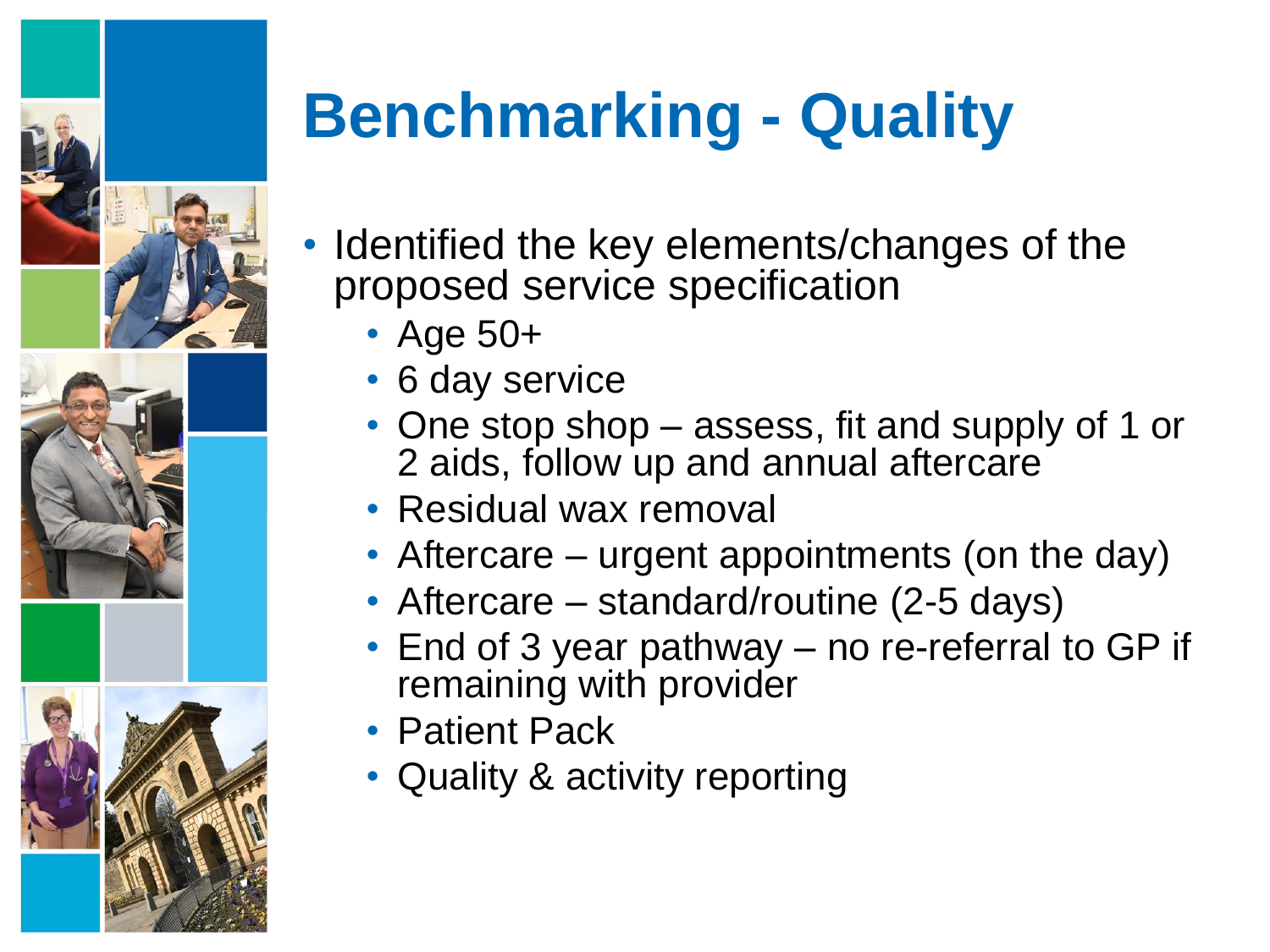## **Benchmarking – Quality Summary**

| <b>Key elements of service</b>                       |            | Provider 1 Provider 2 |                   | Provider 3 Provider 4 | Provider 5 Provider 6 |                |            | Provider 7 Provider 8 Provider 9 |                  | Provider<br>10 <sup>°</sup> | Provider<br>11 | Provider Provider<br>12       | 13             | Provider<br>14   | 15                | 16             | Provider Provider Provider 17 | Provider 18  | Provider Provider<br>19 | 20                    | Provider<br>21 | Provider<br>22 | Provider<br>23   | Provider 24         |
|------------------------------------------------------|------------|-----------------------|-------------------|-----------------------|-----------------------|----------------|------------|----------------------------------|------------------|-----------------------------|----------------|-------------------------------|----------------|------------------|-------------------|----------------|-------------------------------|--------------|-------------------------|-----------------------|----------------|----------------|------------------|---------------------|
| 6 day service                                        |            |                       |                   |                       |                       | $\checkmark$   |            |                                  |                  |                             |                |                               |                |                  |                   |                |                               |              |                         |                       |                |                |                  |                     |
| Age 50+                                              | $18 +$     |                       | 55+               | $55+$                 | $55+$                 | $18+$          | $55+$      | $55+$                            | $\checkmark$     |                             |                | $18+$                         |                | $18+$            | $18+$             | $18+$          |                               | $18+$        | $55+$                   | $18+$                 | $55+$          | 55+            | $19+$            | $18+$               |
| One stop shop - assess, fit and supply aids (1 or 2) |            |                       |                   |                       |                       |                |            |                                  | $\checkmark$     | N <sub>O</sub>              |                |                               |                |                  |                   | $\checkmark$   |                               | $\checkmark$ |                         |                       |                |                |                  |                     |
| Assess, fit and supply of 1 or 2 aids, follow up and | Ongoing    |                       | Ongoing           | Ongoing               | ? Annual              | <b>Ongoing</b> | Ongoing    | Ongoing                          | Ongoing          |                             |                |                               |                | Ongoing          |                   |                | ? Annual                      |              | Ongoing                 | Ongoing               | Ongoing        | Ongoing        | Ongoing          | Ongoing             |
| annual aftercare                                     | aftercare. |                       | aftercare,        | aftercare,            | reviews               | aftercare      | aftercare, | aftercare,                       | aftercare,       |                             |                |                               |                | aftercare        |                   |                | reviews                       |              |                         | aftercare, aftercare, | aftercare,     | aftercare,     | aftercare,       | aftercare           |
|                                                      | not annual |                       | not annua         | not annual            |                       | not annual     | not annua  | not annua                        | not annual       |                             |                |                               |                | not              |                   |                |                               |              | not                     | not                   | not annua      | not annua      | not annua        | not annual          |
|                                                      | review     |                       | reviews           | reviews               |                       | reviews        | reviews    | reviews                          | reviews          |                             |                |                               |                | annual           |                   |                |                               |              | annua                   | annual                | reviews        | reviews        | reviews          | reviews             |
|                                                      |            |                       |                   |                       |                       |                |            |                                  |                  |                             |                |                               |                | reviews          |                   |                |                               |              | reviews                 | reviews               |                |                |                  |                     |
| Residual wax removal included                        |            |                       |                   |                       |                       |                |            |                                  |                  |                             |                |                               |                |                  |                   |                |                               |              |                         |                       |                |                |                  |                     |
| Domicilliary service where required                  |            |                       |                   |                       |                       |                |            |                                  | √                |                             |                |                               |                |                  |                   |                |                               |              |                         |                       |                |                |                  |                     |
| After care - Urgent Appointments (on the day)        |            |                       |                   |                       |                       |                |            |                                  |                  |                             |                |                               |                |                  |                   |                |                               |              |                         |                       |                |                |                  |                     |
| Aftercare Standard/routine (2-5 days)                |            |                       |                   | ✓                     |                       |                |            | √                                | $\checkmark$     |                             |                |                               |                |                  |                   |                |                               |              |                         |                       |                |                |                  | $\checkmark$        |
| End of 3 year pathway - no re-referral to GP if      |            |                       |                   |                       |                       |                |            |                                  |                  |                             |                |                               |                |                  |                   |                |                               |              |                         | J                     |                |                |                  |                     |
| remaining with provider                              |            |                       |                   |                       |                       |                |            |                                  |                  |                             |                |                               |                |                  |                   |                |                               |              |                         |                       |                |                |                  |                     |
| Patient Pack - education, advice, information and    |            | $\checkmark$          |                   |                       |                       |                |            | J                                | $\checkmark$     |                             |                |                               |                | J                |                   |                |                               |              |                         | ✓                     |                |                |                  |                     |
| support to access other services and local groups as |            |                       |                   |                       |                       |                |            |                                  |                  |                             |                |                               |                |                  |                   |                |                               |              |                         |                       |                |                |                  |                     |
| well as how to maintain hearing aids                 |            |                       |                   |                       |                       |                |            |                                  |                  |                             |                |                               |                |                  |                   |                |                               |              |                         |                       |                |                |                  |                     |
| Schedule 4 activity report                           |            |                       |                   | $\checkmark$          | $\checkmark$          |                |            |                                  | $\checkmark$     |                             |                |                               |                |                  |                   |                |                               |              |                         | √                     |                |                |                  | √                   |
| VAT included                                         | No         | Yes                   | No                | No                    | N <sub>0</sub>        | N <sub>O</sub> | Yes        | Yes                              | N <sub>o</sub>   | Yes                         | Yes            | Yes                           |                | Yes              | Yes               | Yes            | Not provided                  | <b>No</b>    | Yes                     | Yes                   | No             | Yes            | Yes              | Yes                 |
| Additional Information                               |            | No Service            | <b>Additional</b> | <b>Additiona</b>      | <b>Additional</b>     |                | Additional | <b>Additional</b>                | 5 appts to       | No service No               |                | N <sub>o</sub>                | N <sub>o</sub> | Ъe               | he                | N <sub>0</sub> | <b>Additional 5</b>           | No service   |                         | The                   | An             | An             | <b>Selection</b> | <b>Availability</b> |
|                                                      |            | spec                  |                   | ninimum 5 minimum!    | inimum!               |                | minimum.   | inimum !                         | be made          | spec                        | service        | service                       | service        | ervice<br>hould  | ervice<br>hould   | service        | ours on the                   | spec         |                         | service               | additional     | additional     |                  | over the            |
|                                                      |            | available             | ours for          | nours for             | hours for             |                | hours for  | ours for                         | <b>available</b> | available.                  | spec           | spec                          | spec           | clude            | nclude            | spec           | reekend                       | available    |                         | should                | ninimum        | inimum         | <b>providers</b> | veekend ti          |
|                                                      |            |                       | regular           | extended              | extended              |                | extended   | xtended                          | before 9 or      |                             |                | available available available |                | me               | ome               | available      |                               |              |                         | nclude                | of 5 hours     | of 5 hours     | rovide           | neet                |
|                                                      |            |                       | extended          | pening                | opening               |                | opening    | pening                           | after 5.30       |                             |                |                               |                | exibility        | <b>exibility</b>  |                |                               |              |                         | some                  | regular        | regular        | veekend          | demand              |
|                                                      |            |                       | opening           | ours                  | hours                 |                | hours      | <b>OUTS</b>                      | nn               |                             |                |                               |                | o provide        | o provide         |                |                               |              |                         | ilexibili             | extended       | extended       | over             |                     |
|                                                      |            |                       | hours on a        | orning,               | morning,              |                | morning,   | norning,                         | weekdays         |                             |                |                               |                | ater<br>evening  | ater<br>vening    |                |                               |              |                         | to provide            | opening        | ipening        |                  |                     |
|                                                      |            |                       | weekend           | evening o             | evening or            |                | evening or | vening or                        | or available     |                             |                |                               |                | and/or           | nd/or             |                |                               |              |                         | ater                  | าours on a     | ours on a      |                  |                     |
|                                                      |            |                       |                   | weekend               | weekend               |                | weekend    | eekend                           | app's on         |                             |                |                               |                | veekend          | reekend           |                |                               |              |                         | evening               | veekend        | veekend        |                  |                     |
|                                                      |            |                       |                   |                       |                       |                |            |                                  | weekends         |                             |                |                               |                | app's            | pp's              |                |                               |              |                         | and/or                |                |                |                  |                     |
|                                                      |            |                       |                   |                       |                       |                |            |                                  |                  |                             |                |                               |                | outside of       | utside o          |                |                               |              |                         | weekend               |                |                |                  |                     |
|                                                      |            |                       |                   |                       |                       |                |            |                                  |                  |                             |                |                               |                | egula<br>vorkina | egular<br>vorking |                |                               |              |                         | app's                 |                |                |                  |                     |
|                                                      |            |                       |                   |                       |                       |                |            |                                  |                  |                             |                |                               |                | <b>10Urs</b>     | <b>OUIS</b>       |                |                               |              |                         | outside o             |                |                |                  |                     |
|                                                      |            |                       |                   |                       |                       |                |            |                                  |                  |                             |                |                               |                |                  |                   |                |                               |              |                         | egular                |                |                |                  |                     |
|                                                      |            |                       |                   |                       |                       |                |            |                                  |                  |                             |                |                               |                |                  |                   |                |                               |              |                         | working               |                |                |                  |                     |
|                                                      |            |                       |                   |                       |                       |                |            |                                  |                  |                             |                |                               |                |                  |                   |                |                               |              |                         | <b>OUIS</b>           |                |                |                  |                     |
|                                                      |            |                       |                   |                       |                       |                |            |                                  |                  |                             |                |                               |                |                  |                   |                |                               |              |                         |                       |                |                |                  |                     |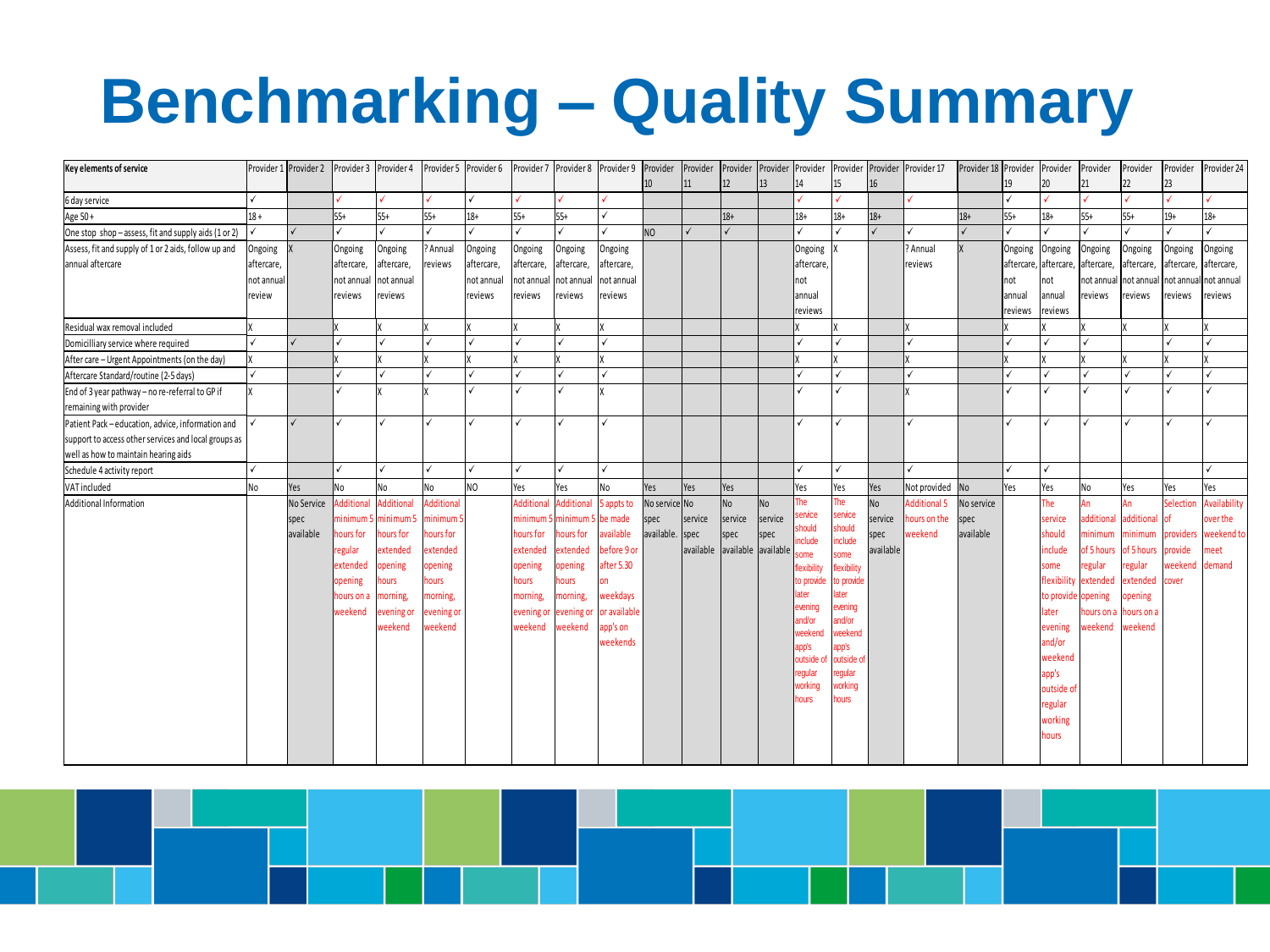





# **Benchmarking – Key variances**

- Age
- Annual aftercare annual reviews as part of the One stop shop
- Residual wax removal
- Aftercare urgent appointments (on the day)
- Patient Pack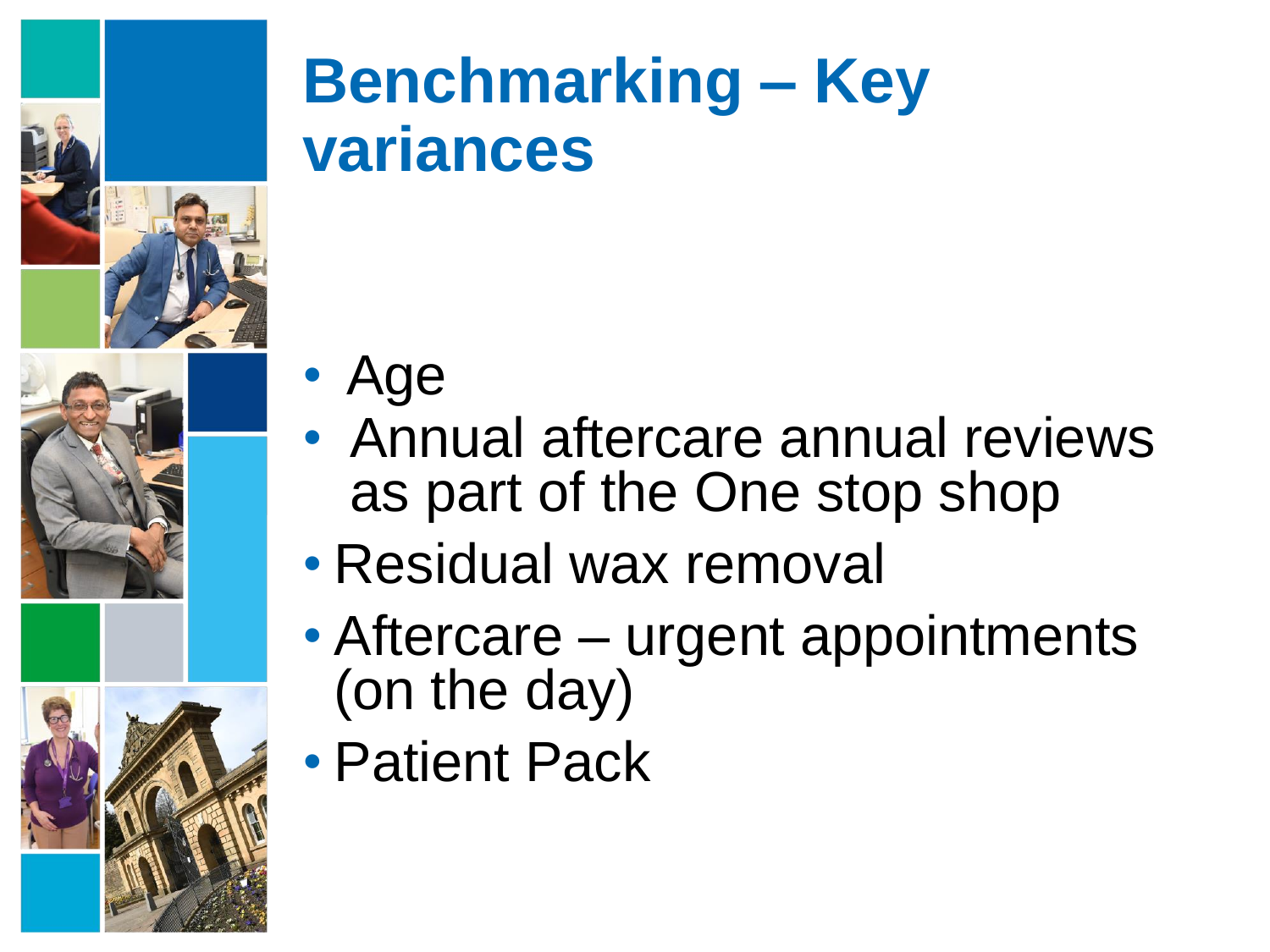





# **Benchmarking – Tariff/Prices**

- Full comprehensive financial analysis of 54 AQP responses
- Banded the tariffs to ensure accurate and like for like comparison
- Identified the mean/lowest/highest and where the majority point of all 54 CCG's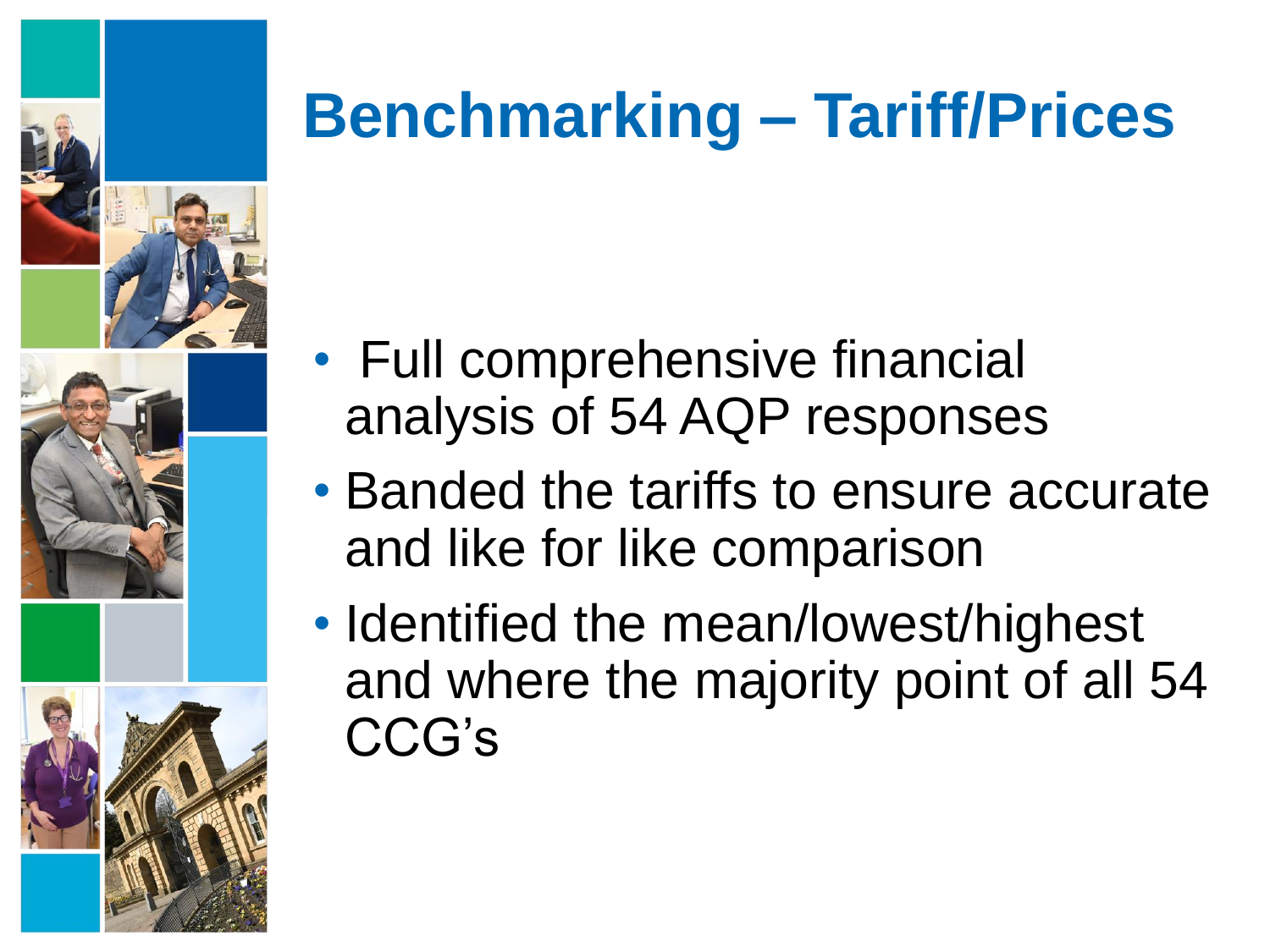#### **Benchmarking – Tariff/Prices** Summary of Analysis outcomes:

| <b>Tariff Description</b>                                                                                                                                                   | Lancashire<br><b>South</b><br><b>Cumbria</b><br>current<br>tariff | <b>Original 2018/19</b><br>proposed tariff | <b>Lowest</b> | <b>Highest</b> | <b>Mean</b> | <b>Majority banding</b><br>and % CCGs<br>charging in this<br><b>bracket</b> |
|-----------------------------------------------------------------------------------------------------------------------------------------------------------------------------|-------------------------------------------------------------------|--------------------------------------------|---------------|----------------|-------------|-----------------------------------------------------------------------------|
| <b>Assessment only</b>                                                                                                                                                      | £53                                                               | £42                                        | £35.00        | £58.00         | £48.59      | £45-£50<br>48%                                                              |
| <b>Pathway for hearing aid</b><br>assessment, fitting of<br>one hearing aid device,<br>cost of one device &<br>first follow up, 3 years<br>aftercare and 3rd year<br>review | £268                                                              | £214                                       | £100.00       | £388.00        | £242.31     | £250-£300<br>58%                                                            |
| <b>Pathway for hearing aid</b><br>assessment, fitting of<br>two hearing aid device,<br>cost of two device &<br>first follow up, 3 years<br>aftercare and 3rd year<br>review | £370                                                              | £296                                       | £200.00       | £389.00        | £333.90     | £350-£400<br>46%                                                            |
| <b>Annual aftercare and</b><br>review                                                                                                                                       | £25                                                               | £20                                        | £20.00        | £68.00         | £25.87      | £20-£25<br>89%                                                              |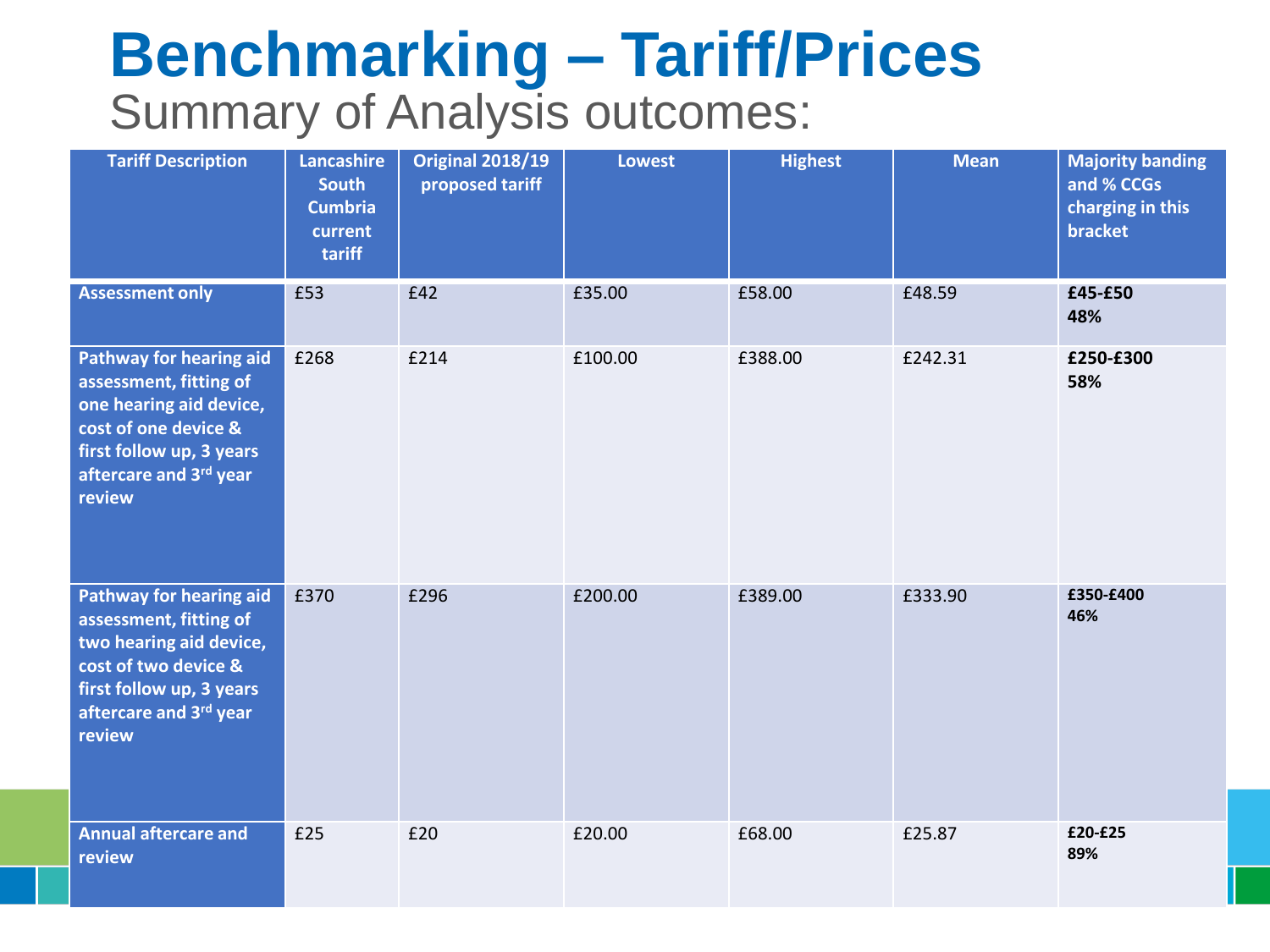





# **Benchmarking – Tariff/Prices**

#### Benchmarking outcomes:

- Quality the 5 variances will remain within the service specification as it is evident from our engagement/best practice evidence that these are important:
	- Age
	- Annual aftercare annual reviews as part of the One stop shop
	- Residual wax removal
	- Aftercare urgent appointments (on the day)
	- Patient Pack
- Price the most significant variance is the annual reviews as part of the annual aftercare therefore the cost of 2 x aftercare costs of £40 has been included in the Assess, fit, aftercare & review tariff's
- Other tariff's ( aftercare, assessment) have been benchmarked against the mean/average banded tariff as highlighted in benchmarking process
- VAT payment is exclusive of any applicable VAT which commissioners will be liable to pay the provider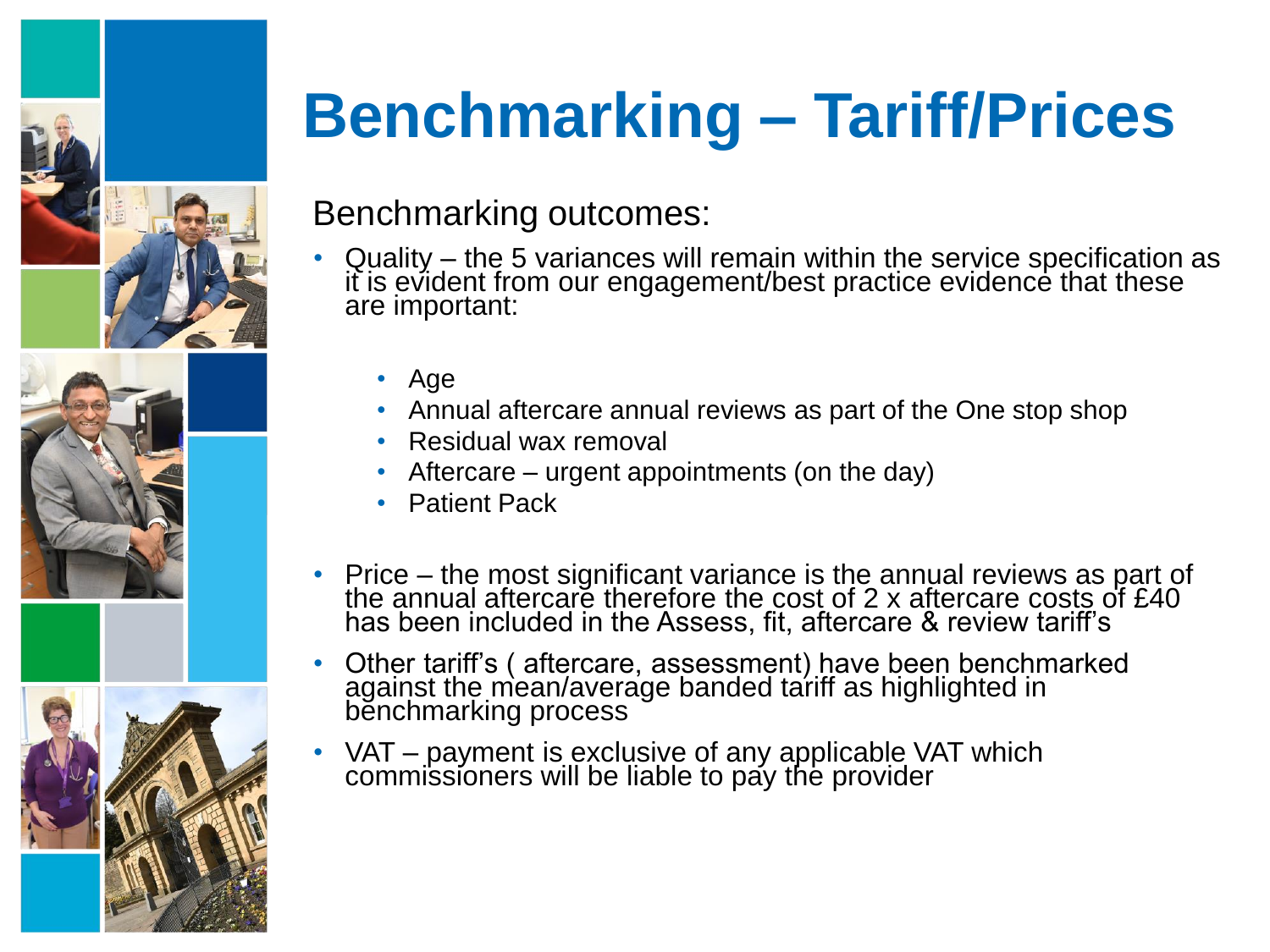### **Benchmarking – New Tariff/Prices**

| <b>Tariff Description</b>                                                                                                                                             | <b>NEW TARIFF</b> |
|-----------------------------------------------------------------------------------------------------------------------------------------------------------------------|-------------------|
| <b>Assessment only</b>                                                                                                                                                | £46               |
| <b>Pathway for hearing aid</b><br>assessment, fitting of one hearing<br>aid device, cost of one device &<br>first follow up, 3 years aftercare<br>and 3rd year review | £254              |
| <b>Pathway for hearing aid</b><br>assessment, fitting of two hearing<br>aid device, cost of two device &<br>first follow up, 3 years aftercare<br>and 3rd year review | £336              |
| <b>Annual aftercare and review</b>                                                                                                                                    | f20               |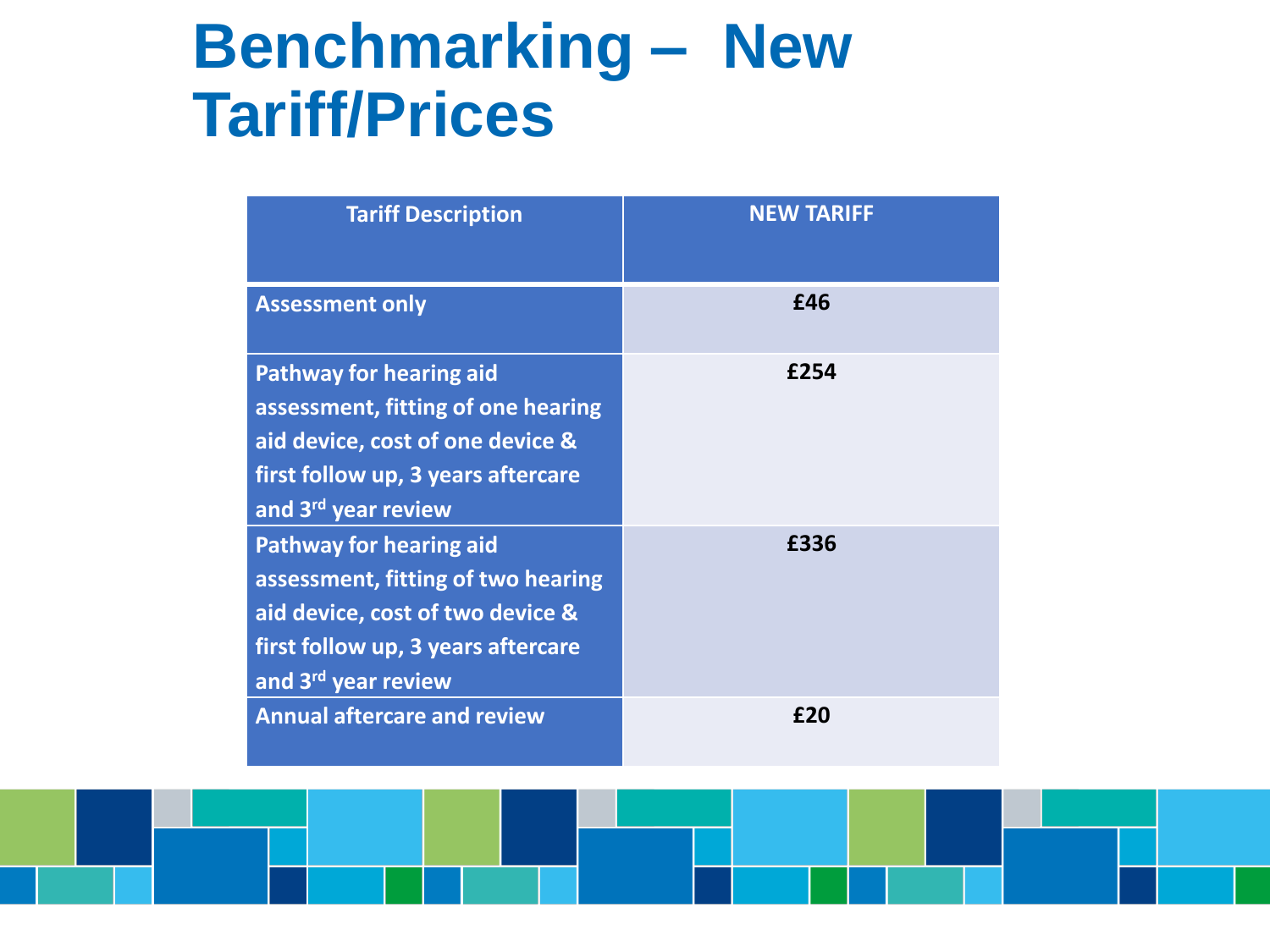



## **Review Outcomes**

Feedback from providers and national CCG's has informed new procurement process and review

- Enter into new procurement with refreshed Tariff which has had extensive nationally benchmarked ( Quality & Price)
- Quality review indicates our high quality service spec is in line with national specification and includes local patient feedback
- Continue to engagement with key stakeholders as part of new communications and engagement plan
- Ensure provider engagement on the new procurement/outcome of review – consider feedback
- Begin new procurement to secure the best services for our patients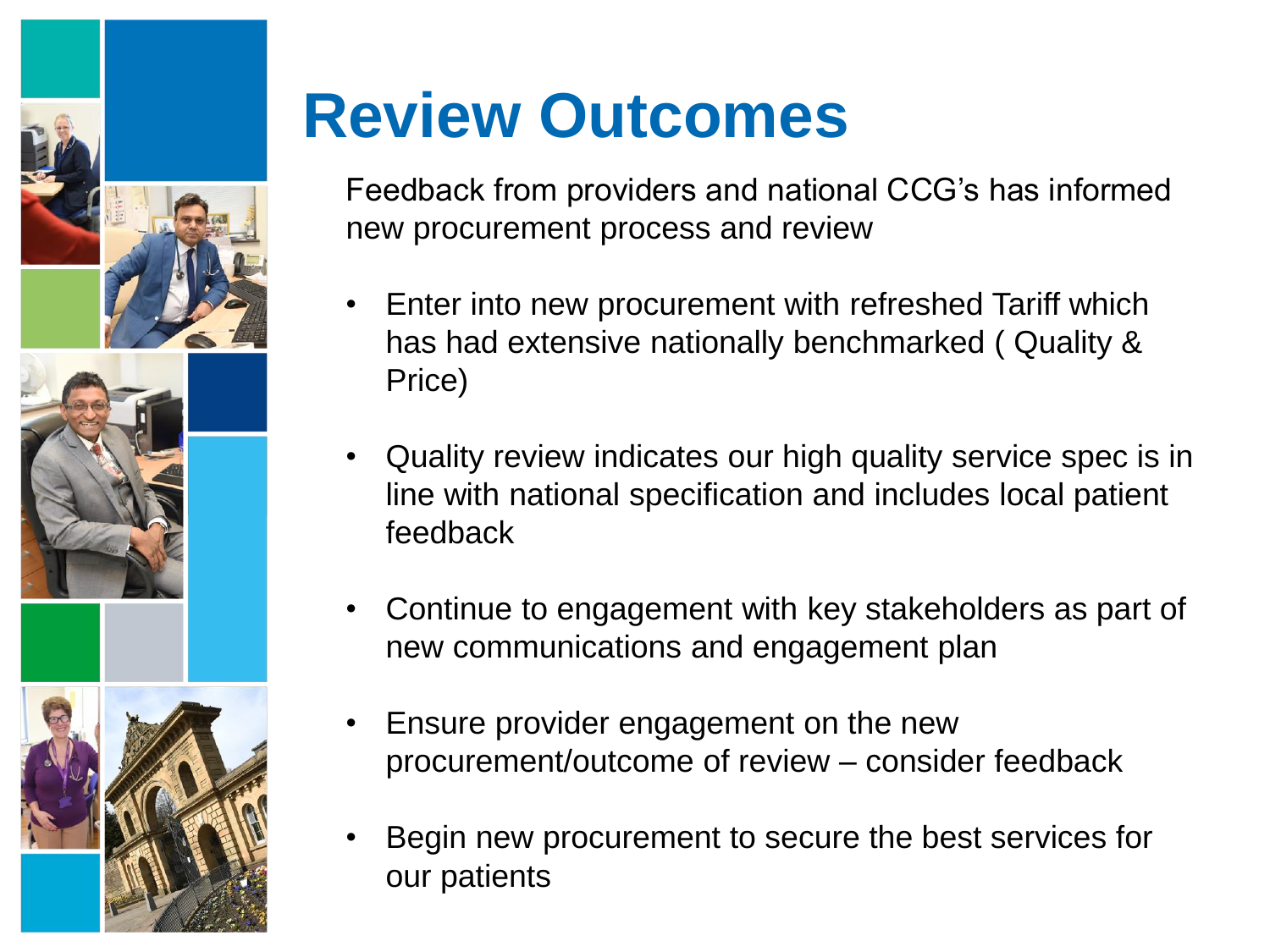

### Future Procurement Process & timescales

#### **Paula Williams MCIPs MSc**

#### **NHS Midlands and Lancashire CSU**

Procurement Manager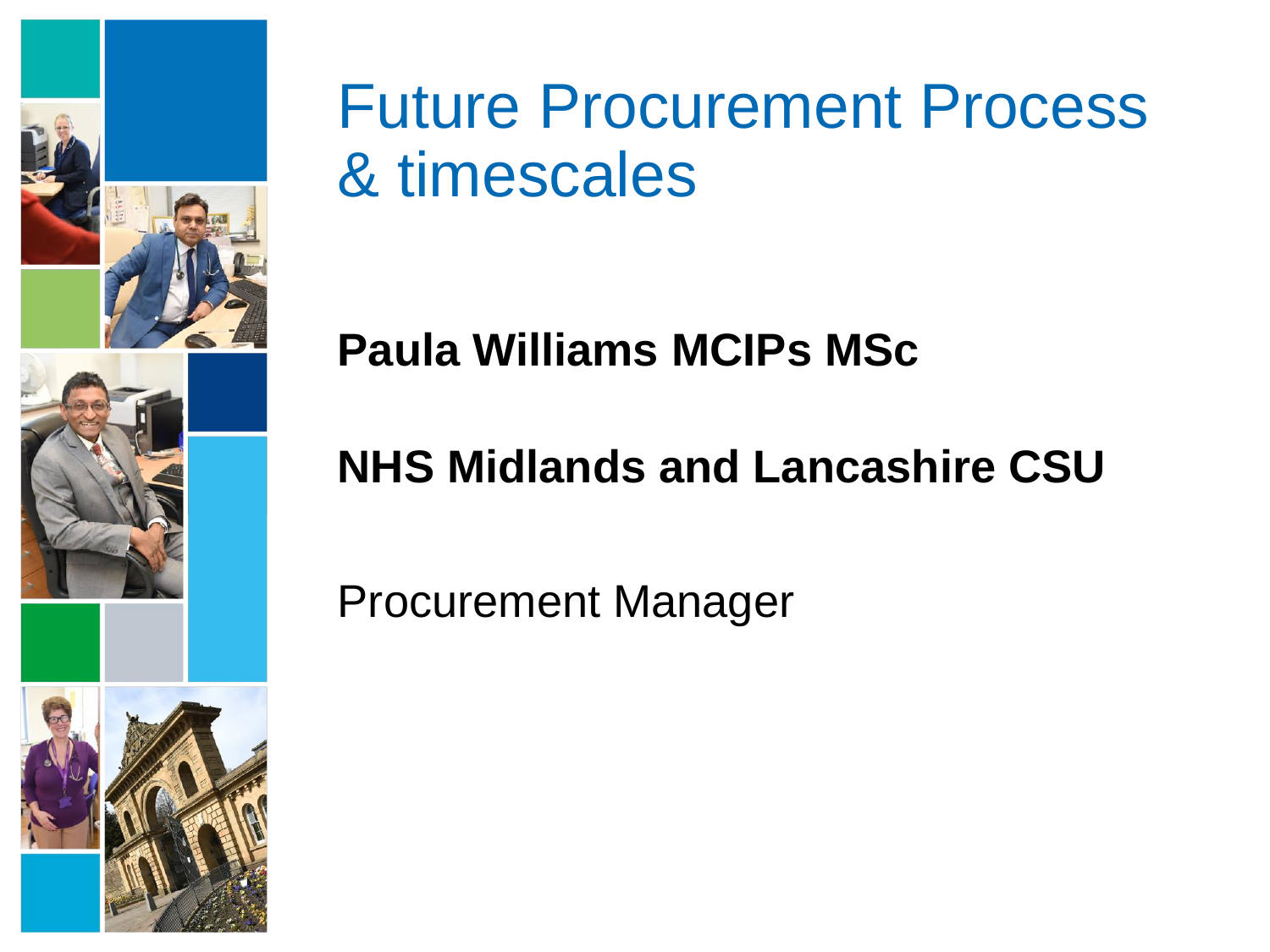



# **Future Procurement Plans**

New procurement will:

- Be an Open procedure
- AQP plus
- Utilise same service specification as previous procurement
- Utilise very Similar Tender Questions
- Revised service tariff/price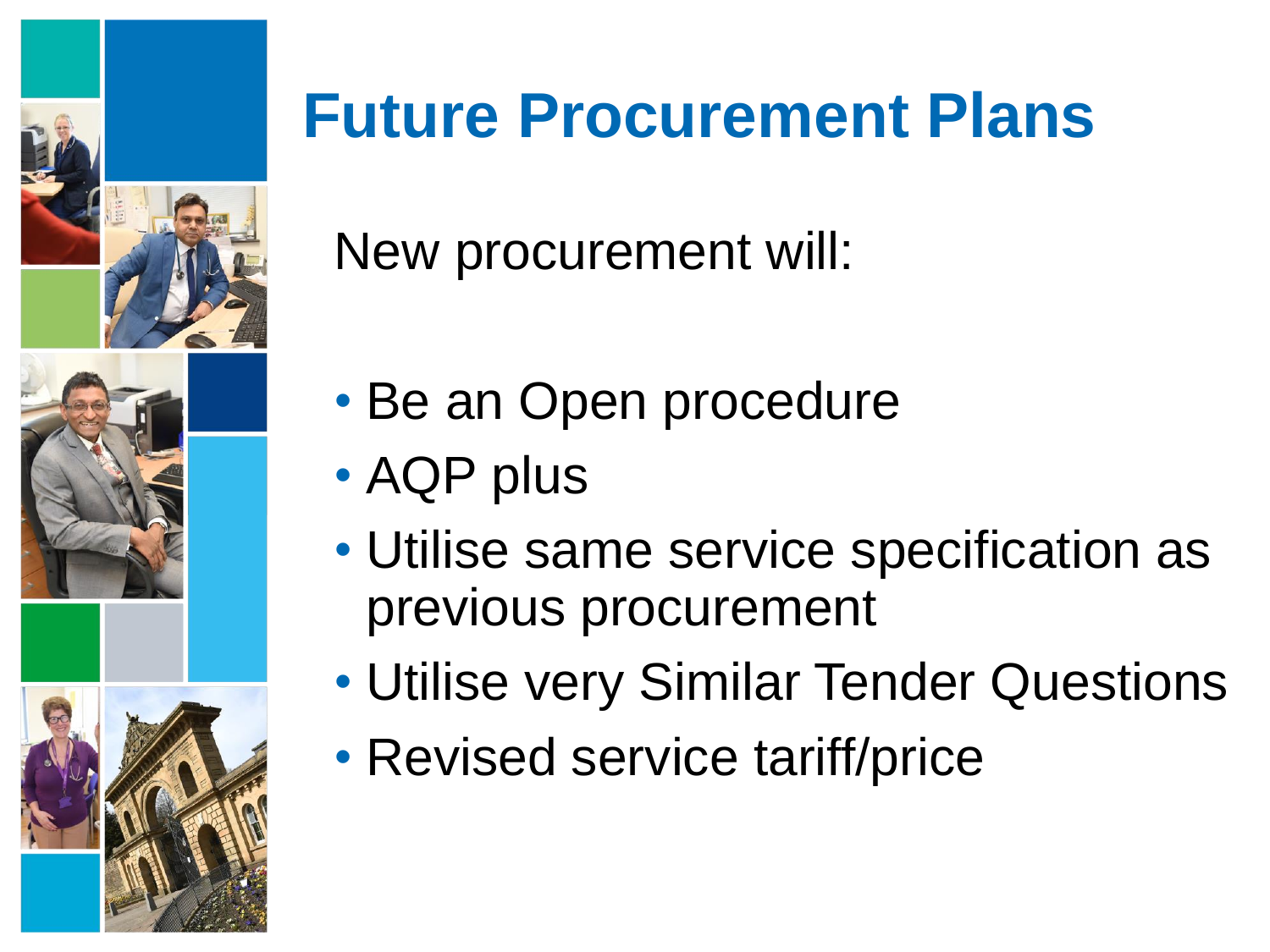



# **Future Procurement Plans**

- Consider any feedback received from this engagement event (Mar/Apr)
- Advertise the Opportunity on Contracts Finder and OJEU (April 2019)
- Closing date for bids (May)
- Evaluation & Moderation (May/June)
- Award (July)
- Mobilisation (July /Sept)
- Service Commencement (Oct 2019)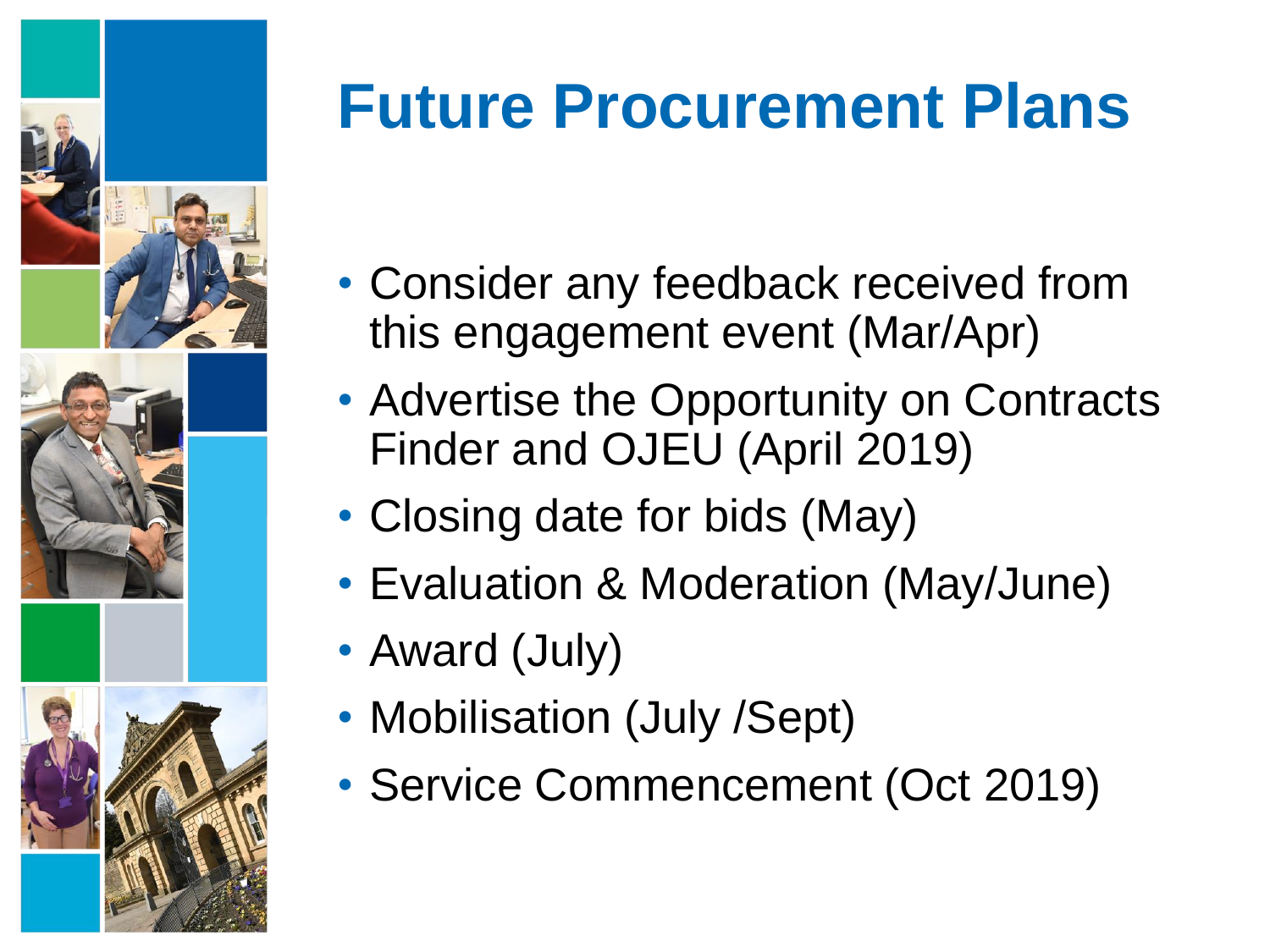

## **Future Procurement Plans**

Feedback from providers:

Written feedback directly to the BRAVO system

Deadline for feedback is Friday 22<sup>nd</sup> March (10 working days)